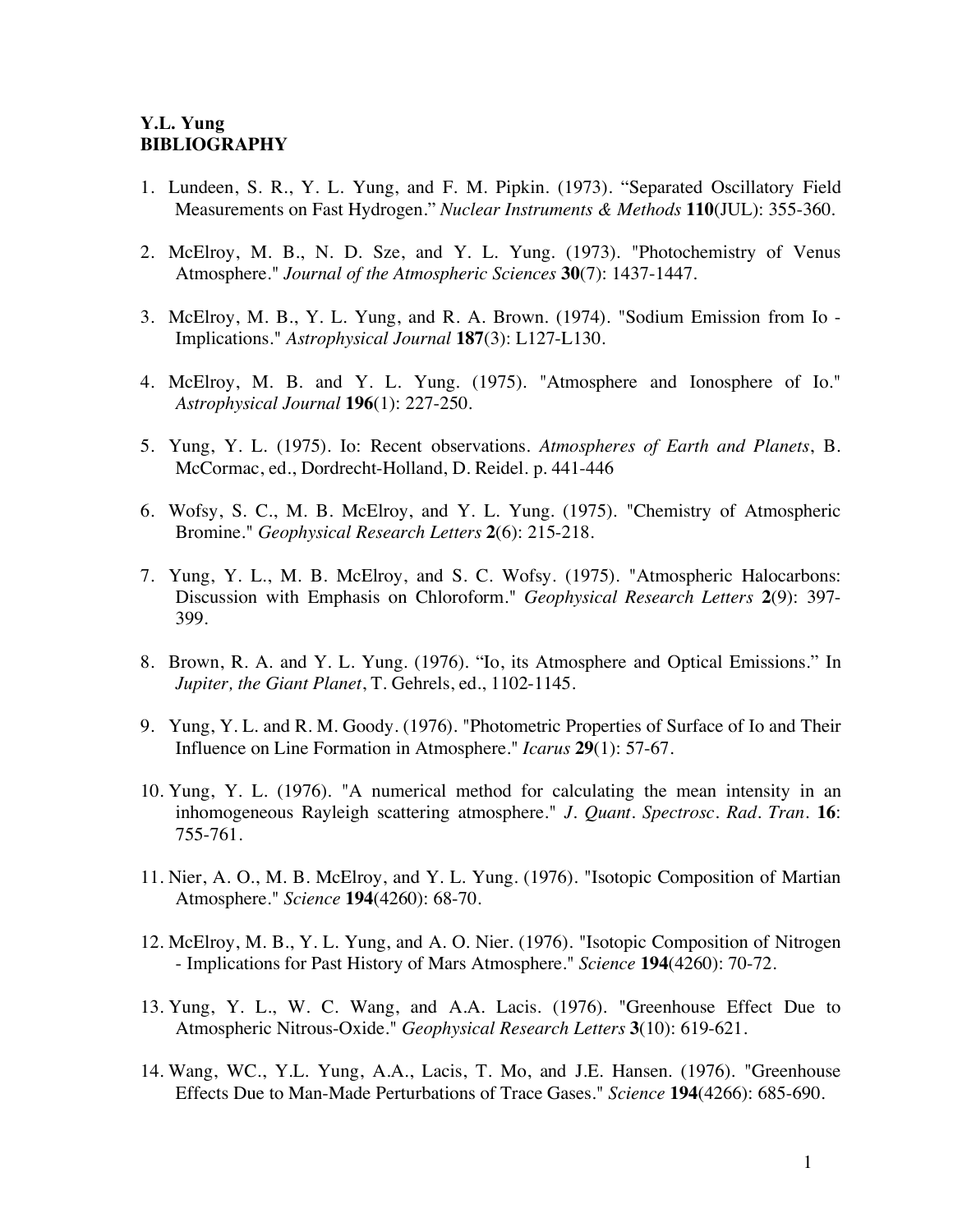- 15. McElroy, M. B., T. Y. Kong, Y. L. Yung, and A. O. Nier. (1976). "Composition and Structure of Martian Upper-Atmosphere: Analysis of Results from Viking." *Science*  **194**(4271): 1295-1298.
- 16. McElroy, M. B. and Y. L. Yung. (1976). "Oxygen Isotopes in the Martian Atmosphere Implications for Evolution of Volatiles." *Planetary and Space Science* **24**(12): 1107- 1113.
- 17. Yung, Y. L. (1976). "Elastic Collision in One Dimension Viewed as a Linear Transformation." *American Journal of Physics* **44**(4): 389-390.
- 18. McElroy, M. B., J. W. Elkins, S. C. Wofsy, and Y. L. Yung. (1976). "Sources and Sinks for Atmospheric N2O." *Reviews of Geophysics and Space Physics* **14**(2): 143-150.
- 19. Yung, Y. L. and M. B. McElroy. (1977). "Stability of an Oxygen Atmosphere on Ganymede." *Icarus* **30**(1): 97-103.
- 20. Yung, Y. L., D. F. Strobel, T. Y. Kong, and M. B. McElroy. (1977). "Photochemistry of Nitrogen in Martian Atmosphere." *Icarus* **30**(1): 26-41.
- 21. McElroy, M. B., S. C. Wofsy, and Y. L. Yung. (1977). "Nitrogen Cycle: Perturbations Due to Man and Their Impact on Atmospheric N<sub>2</sub>O and O<sub>3</sub>." *Philosophical Transactions of the Royal Society of London Series B-Biological Sciences* **277**(954): 159-181.
- 22. Atreya, S. K., Y. L. Yung, T. M. Donahue, and E. S. Barker. (1977). "Search for Jovian Auroral Hot Spots." *Astrophysical Journal* **218**(2): L83-L87.
- 23. McElroy, M. B., T. Y. Kong, and Y. L. Yung. (1977). "Photochemistry and Evolution of Mars' Atmosphere: A Viking Perspective." *J. Geophys. Res.* **82**: 4379-4388.
- 24. Yung, Y. L. and J. P. Pinto. (1978). "Primitive Atmosphere and Implications for Formation of Channels on Mars." *Nature* **273**(5665): 730-732.
- 25. Yung, Y. L. (1978). "Variational Principle for Scattering of Light by Dielectric Particles." *Applied Optics* **17**(23): 3707-3709.
- 26. Yung, Y. L. and M. B. McElroy. (1979). "Fixation of Nitrogen in the Prebiotic Atmosphere." *Science* **203**(4384): 1002-1004.
- 27. Strobel, D. F. and Y. L. Yung. (1979). "Galilean Satellites as a Source of CO in the Jovian Upper-Atmosphere." *Icarus* **37**(1): 256-263.
- 28. Watson, R. T., S. P. Sander, and Y. L. Yung. (1979). "Pressure and Temperature-Dependence Kinetics Study of the NO+BrO  $\rightarrow$  NO<sub>2</sub>+Br Reaction: Implications for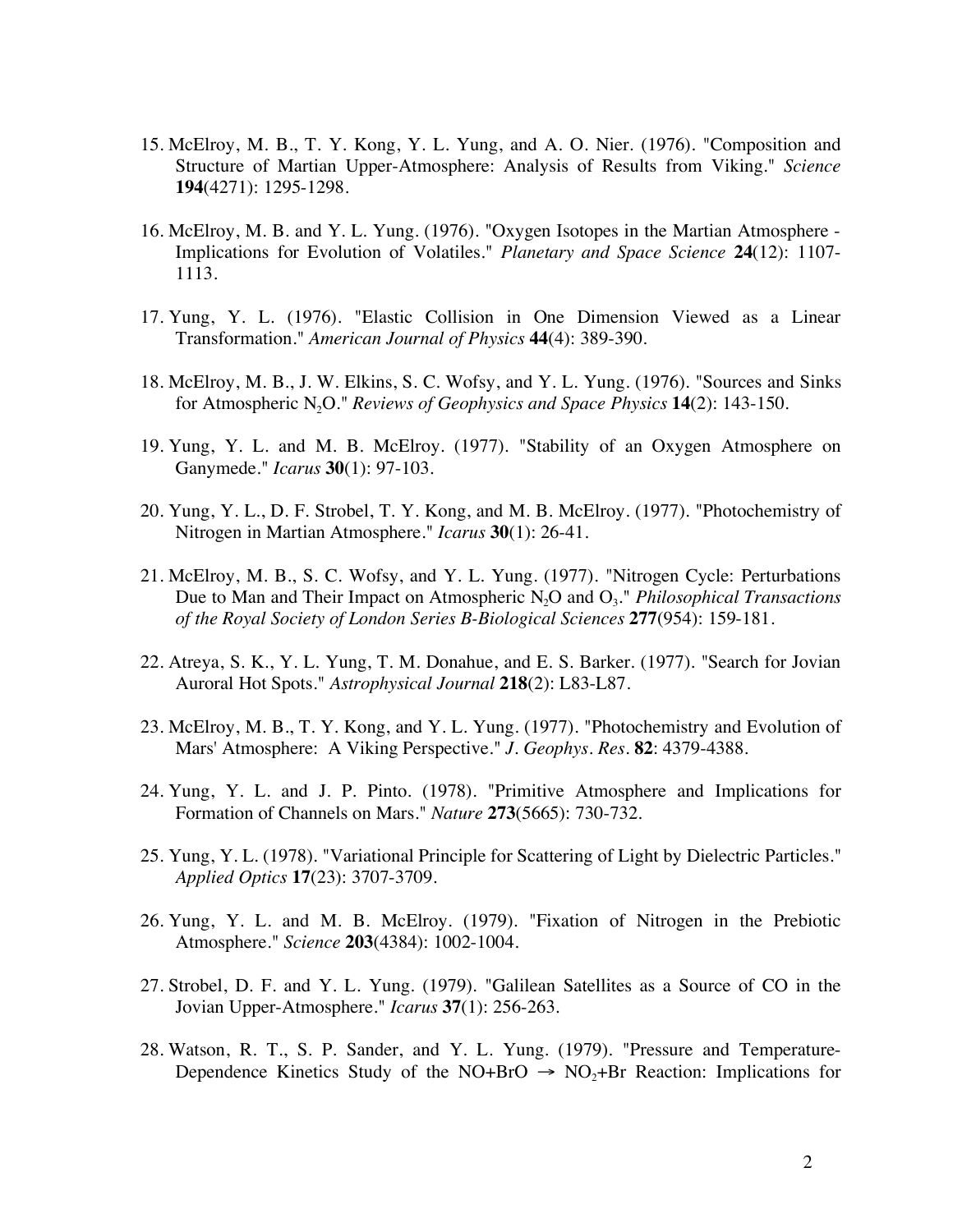Stratospheric Bromine Photochemistry." *Journal of Physical Chemistry* **83**(23): 2936- 2944.

- 29. Yung, Y. L., J. P. Pinto, R. T. Watson, and S. P. Sander. (1980). "Atmospheric Bromine and Ozone Perturbations in the Lower Stratosphere." *Journal of the Atmospheric Sciences* **37**(2): 339-353.
- 30. Wang, W. C., J. P. Pinto, and Y. L. Yung. (1980). "Climatic Effects Due to Halogenated Compounds in the Earths Atmosphere." *Journal of the Atmospheric Sciences* **37**(2): 333- 338.
- 31. Yung, Y. L. and D. F. Strobel. (1980). "Hydrocarbon Photochemistry and Lyman-Alpha Albedo of Jupiter." *Astrophysical Journal* **239**(1): 395-402.
- 32. Pollack, J. B. and Y. L. Yung. (1980). "Origin and Evolution of Planetary Atmospheres." *Annual Review of Earth and Planetary Sciences* **8**: 425-487.
- 33. Pollack, J. B., K. Rages, O. B. Toon, and Y. L. Yung. (1980). "On the Relationship between Secular Brightness Changes of Titan and Solar Variability." *Geophysical Research Letters* **7**(10): 829-832.
- 34. Pinto, J. P., G. R. Gladstone, and Y. L. Yung. (1980). "Photochemical Production of Formaldehyde in the Earth's Primitive Atmosphere." *Science* **210**(4466): 183-184.
- 35. Allen, M., J. P. Pinto, and Y. L. Yung. (1980). "Titan: Aerosol Photochemistry and Variations Related to the Sunspot Cycle." *Astrophysical Journal* **242**(2): L125-L128.
- 36. Allen, M., Y. L. Yung, and J. W. Waters. (1981). "Vertical Transport and Photochemistry in the Terrestrial Mesosphere and Lower Thermosphere (50-120 Km)." *Journal of Geophysical Research-Space Physics* **86**(NA5): 3617-3627.
- 37. Haff, P. K., C. C. Watson, and Y. L. Yung. (1981). "Sputter Ejection of Matter from Io." *Journal of Geophysical Research-Space Physics* **86**(NA8): 6933-6938.
- 38. Yung, Y. L., G. R. Gladstone, K. M. Chang, J. M. Ajello, and S. K. Srivastava. (1982). "H<sub>2</sub> Fluorescence Spectrum from 1200 to 1700 A by Electron Impact: Laboratory Study and Application to Jovian Aurora." *Astrophysical Journal* **254**(2): L65-L69.
- 39. Yung, Y. L. and W. B. DeMore. (1982). "Photochemistry of the Stratosphere of Venus: Implications for Atmospheric Evolution." *Icarus* **51**(2): 199-247.
- 40. DeMore, W. B. and Y. L. Yung. (1982). "Catalytic Processes in the Atmospheres of Earth and Venus." *Science* **217**(4566): 1209-1213.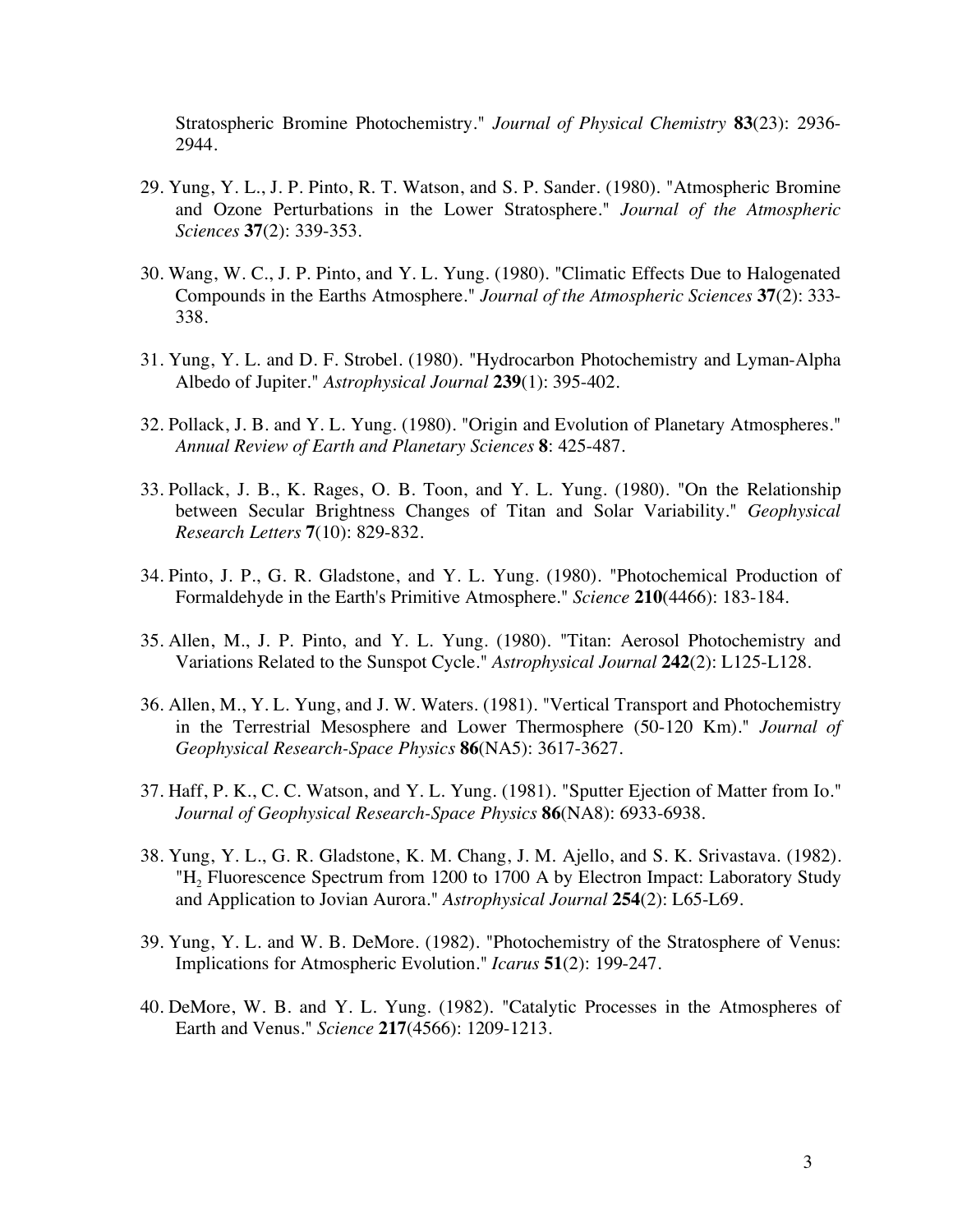- 41. Froidevaux, L. and Y. L. Yung. (1982). "Radiation and Chemistry in the Stratosphere: Sensitivity to O<sub>2</sub> Absorption Cross-Sections in the Herzberg Continuum." *Geophysical Research Letters* **9**(8): 854-857.
- 42. Ajello, J. M., S. K. Srivastava, and Y. L. Yung. (1982). "Laboratory Studies of UV Emissions of H<sub>2</sub> by Electron Impact: the Werner-Band and Lyman-Band Systems." *Physical Review A* **25**(5): 2485-2498.
- 43. Pinto, J. P., Y. L. Yung, D. Rind, G. L. Russell, J. A. Lerner, J. E. Hansen, and S. Hameed. (1983). "A General Circulation Model Study of Atmospheric Carbon Monoxide." *Journal of Geophysical Research-Oceans and Atmospheres* **88**(NC6): 3691- 3702.
- 44. Gladstone, G. R. and Y. L. Yung. (1983). "An Analysis of the Reflection Spectrum of Jupiter from 1500 to 1740 A." *Astrophysical Journal* **266**(1): 415-424.
- 45. Samuelson, R. E., W. C. Maguire, R. A. Hanel, V. G. Kunde, D. E. Jennings, Y. L. Yung, and A. C. Aikin. (1983). "CO<sub>2</sub> on Titan." *Journal of Geophysical Research-Space Physics* **88**(NA11): 8709-8715.
- 46. Laufer, A. H. and Y. L. Yung. (1983). "Equivalence of Vinylidene and  $C_2H_2$ : Calculated Rate Constant for Vinylidene Abstraction from CH4." *Journal of Physical Chemistry* **87**(1): 181-183.
- 47. Laufer, A. H., E. P. Gardner, T. L. Kwok, and Y. L. Yung. (1983). "Computations and Estimates of Rate Constants for Hydrocarbon Reactions of Interest to the Atmospheres of the Outer Solar System." *Icarus* **56**(3): 560-567.
- 48. Summers, M. E., Y. L. Yung, and P. K. Haff. (1983). "A Two-Stage Mechanism for Escape of Na and K from Io." *Nature* **304**(5928): 710-712.
- 49. Lunine, J. I., D. J. Stevenson, and Y. L. Yung. (1983). "Ethane Ocean on Titan." *Science* **222**(4629): 1229-1230.
- 50. Friedson, A. J. and Y. L. Yung. (1984). "The Thermosphere of Titan." *Journal of Geophysical Research-Space Physics* **89**(NA1): 85-90.
- 51. Chow, K. S. K., A. J. Friedson, and Y. L. Yung. (1984). "A Note on the Variational Method of Stokes and DeMarcus for Radiative Transfer in Planetary Atmospheres." *Icarus* **59**(2): 177-187.
- 52. Ajello, J. M., D. Shemansky, T. L. Kwok, and Y. L. Yung. (1984). "Studies of Extreme Ultraviolet Emission from Rydberg Series of H2 by Electron Impact." *Physical Review A* **29**(2): 636-653.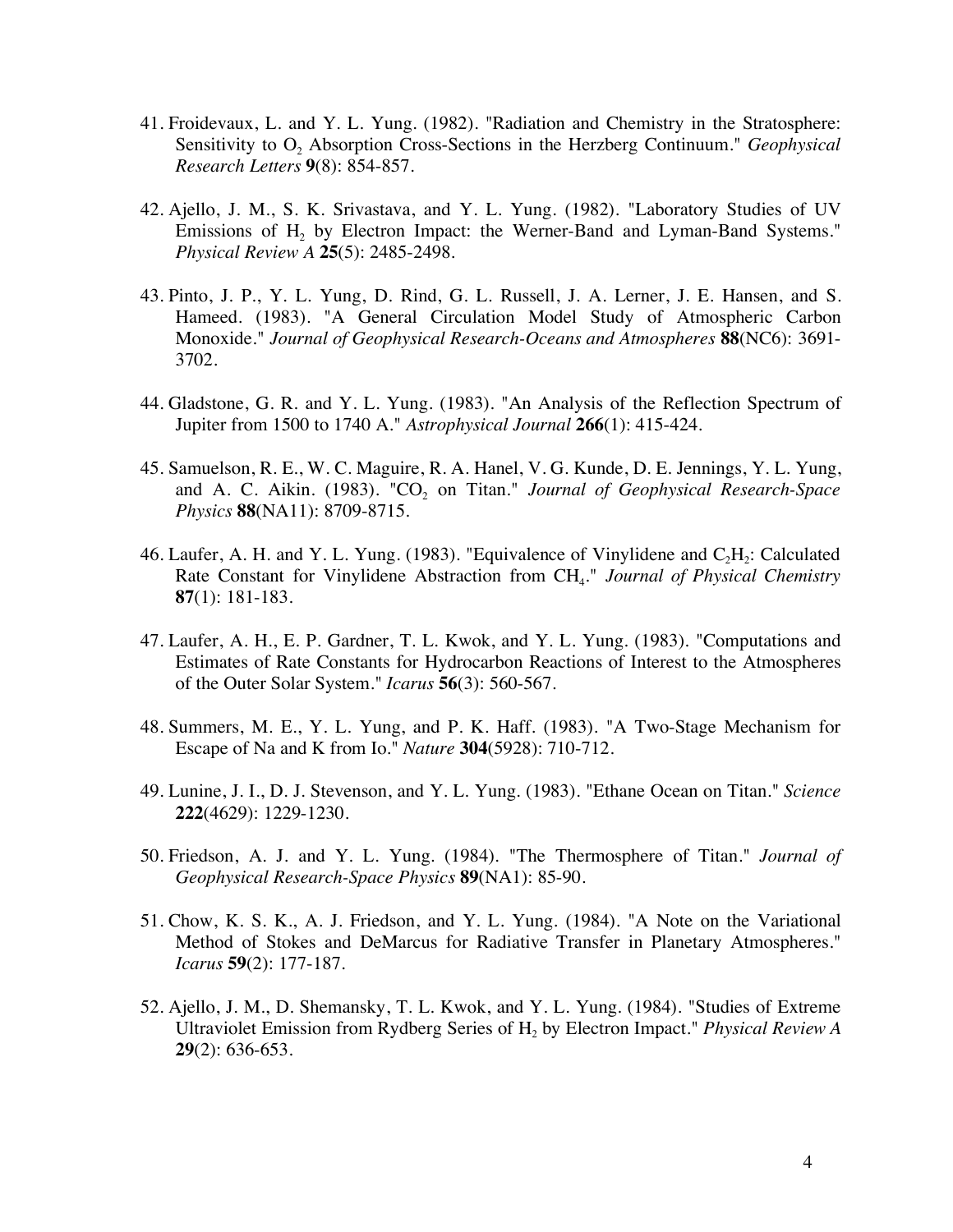- 53. Allen, M., J. I. Lunine, and Y. L. Yung. (1984). "The Vertical Distribution of Ozone in the Mesosphere and Lower Thermosphere." *Journal of Geophysical Research-Atmospheres* **89**(ND3): 4841-4872.
- 54. Yung, Y. L., M. Allen, and J. P. Pinto. (1984). "Photochemistry of the Atmosphere of Titan: Comparison between Model and Observations." *Astrophysical Journal Supplement Series* **55**(3): 465-506.
- 55. DeMore, W. B., M. T. Leu, R. H. Smith, and Y. L. Yung. (1985). "Laboratory Studies on the Reactions between Chlorine, Sulfur Dioxide, and Oxygen: Implications for the Venus Stratosphere." *Icarus* **63**(3): 347-353.
- 56. Froidevaux, L., M. Allen, and Y. L. Yung. (1985). "A Critical Analysis of ClO and  $O_3$  in the Midlatitude Stratosphere." *Journal of Geophysical Research-Atmospheres* **90**(D7): 12999-13029.
- 57. Pinto, J. P., J. I. Lunine, S. J. Kim, and Y. L. Yung. (1986). "The D to H Ratio and the Origin and Evolution of Titan's Atmosphere." *Nature* **319**(6052): 388-390.
- 58. Shia, R. L. and Y. L. Yung. (1986). "Radiative Transfer in a Sphere Illuminated by a Parallel Beam: An Integral-Equation Approach." *Astrophysical Journal* **301**(2): 554- 570.
- 59. Yung, Y. L. (1987). "An Update of Nitrile Photochemistry on Titan." *Icarus* **72**(2): 468- 472.
- 60. Leu, M. T. and Y. L. Yung. (1987). "Determination of  $O_2(a)$  and  $O_2(b)$  Yields in the Reaction  $O+ClO \rightarrow Cl+O_2$ : Implications for Photochemistry in the Atmosphere of Venus." *Geophysical Research Letters* **14**(9): 949-952.
- 61. Clarke, J. T., M. K. Hudson, and Y. L. Yung. (1987). "The Excitation of the Far Ultraviolet Electroglow Emissions on Uranus, Saturn, and Jupiter." *Journal of Geophysical Research-Space Physics* **92**(A13): 15139-15147.
- 62. Allen, M., M. Delitsky, W. Huntress, Y. L. Yung, R. Schwenn Ip, H. Rosenbauer, H. Balsiger Shelley, and J. Geiss. (1987). "Evidence for Methane and Ammonia in the Coma of Comet Halley." *Astronomy and Astrophysics* **187**: 502-512.
- 63. Yung, Y. L., W. A. Drew, J. P. Pinto, and R. R. Friedl. (1988). "Estimation of the Reaction-Rate for the Formation of  $CH<sub>3</sub>O$  from  $H<sub>+</sub>H<sub>2</sub>CO$ : Implications for Chemistry in the Solar System." *Icarus* **73**(3): 516-526.
- 64. Yung, Y. L., R. R. Friedl, J. P. Pinto, K. D. Bayes, and J. S. Wen. (1988). "Kinetic Isotopic Fractionation and the Origin of HDO and CH3D in the Solar System." *Icarus* **74**(1): 121-132.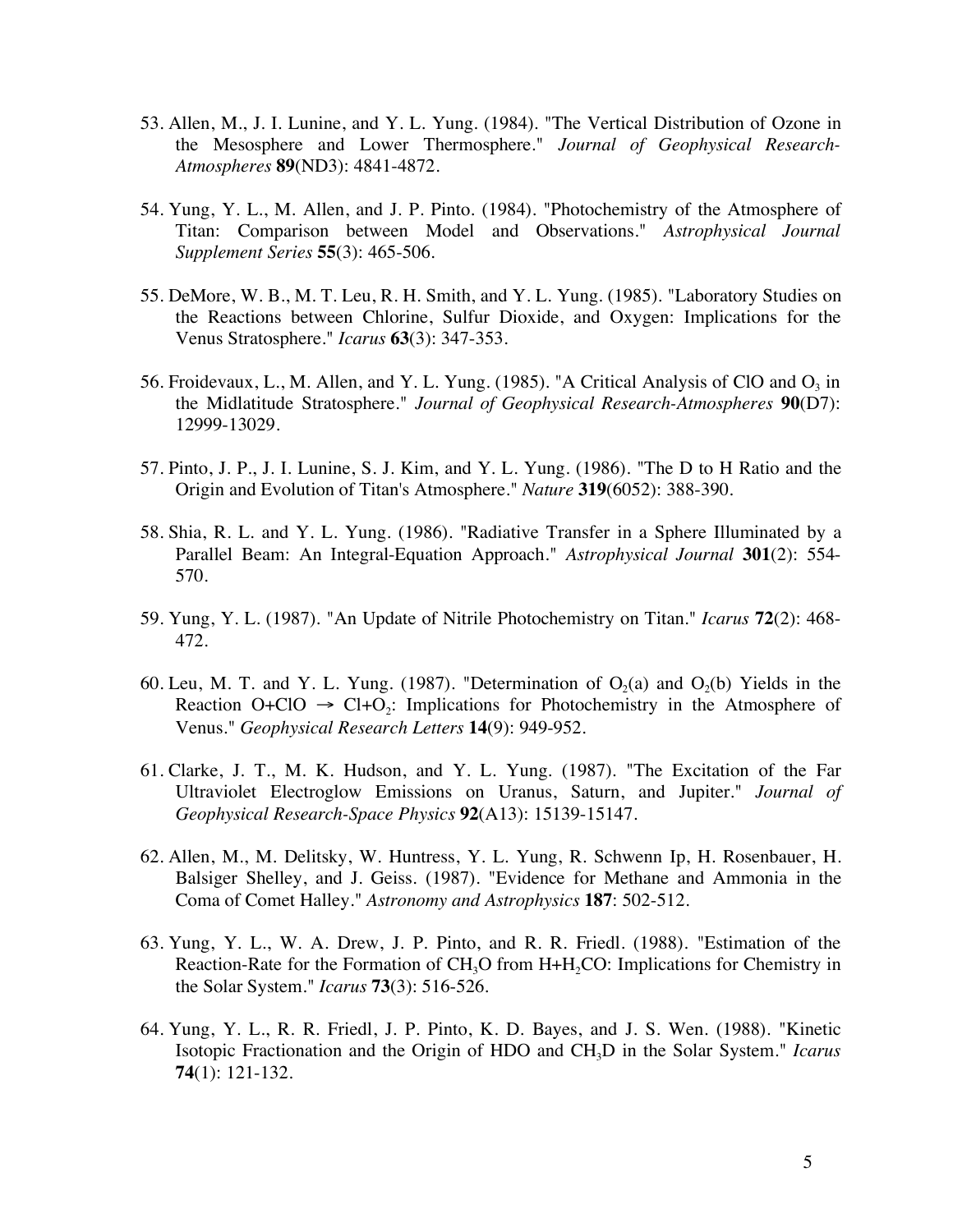- 65. Yung, Y. L., J. S. Wen, J. P. Pinto, M. Allen, K. K. Pierce, and S. Paulson. (1988). "HDO in the Martian Atmosphere: Implications for the Abundance of Crustal Water." *Icarus* **76**(1): 146-159.
- 66. Summers, M. E., D. F. Strobel, Y. L. Yung, J. T. Trauger, and F. Mills. (1989). "The Structure of Io's Thermal Corona and Implications for Atmospheric Escape." *Astrophysical Journal* **343**(1): 468-480.
- 67. Wen, J. S., J. P. Pinto, and Y. L. Yung.  $(1989)$ . "Photochemistry of CO and H<sub>2</sub>O: Analysis of Laboratory Experiments and Applications to the Prebiotic Earths Atmosphere." *Journal of Geophysical Research-Atmospheres* **94**(D12): 14957-14970.
- 68. Yung, Y. L., J. S. Wen, J. I. Moses, B. M. Landry, M. Allen, and K. J. Hsu. (1989). "Hydrogen and Deuterium Loss from the Terrestrial Atmosphere: a Quantitative Assessment of Nonthermal Escape Fluxes." *Journal of Geophysical Research-Atmospheres* **94**(D12): 14971-14989.
- 69. Moses, J. I., M. Allen, and Y. L. Yung. (1989). "Neptune's Visual Albedo Variations over a Solar Cycle: a Pre- Voyager Look at Ion-Induced Nucleation and Cloud Formation in Neptune Troposphere." *Geophysical Research Letters* **16**(12): 1489-1492.
- 70. Michelangeli, D. V., M. Allen, and Y. L. Yung. (1989). "El Chichon Volcanic Aerosols: Impact of Radiative, Thermal, and Chemical Perturbations." *Journal of Geophysical Research-Atmospheres* **94**(D15): 18429-18443.
- 71. Sander, S. P., R. R. Friedl, and Y. L. Yung. (1989). "Rate of Formation of the ClO Dimer in the Polar Stratosphere - Implications for Ozone Loss." *Science* **245**(4922): 1095-1098.
- 72. Shia, R. L., Y. L. Yung, M. Allen, R. W. Zurek, and D. Crisp. (1989). "Sensitivity Study of Advection and Diffusion Coefficients in a 2-Dimensional Stratospheric Model Using Excess C-14 Data." *Journal of Geophysical Research-Atmospheres* **94**(D15): 18467- 18484.
- 73. Shia, R. L., Y. L. Ha, J. S. Wen, and Y. L. Yung. (1990). "2-Dimensional Atmospheric Transport and Chemistry Model: Numerical Experiments with a New Advection Algorithm." *Journal of Geophysical Research-Atmospheres* **95**(D6): 7467-7483.
- 74. Howell, C. D., D. V. Michelangeli, M. Allen, Y. L. Yung, and R. J. Thomas. (1990). "SME Observations of  $O_2($ <sup>1</sup> $\Delta g$ ) Nightglow: An Assessment of the Chemical Production Mechanisms." *Planetary and Space Science* **38**(4): 529-537.
- 75. Yung, Y. L., M. Allen, D. Crisp, R. W. Zurek, and S. P. Sander. (1990). "Spatial Variation of Ozone Depletion Rates in the Springtime Antarctic Polar Vortex." *Science* **248**(4956): 721-724.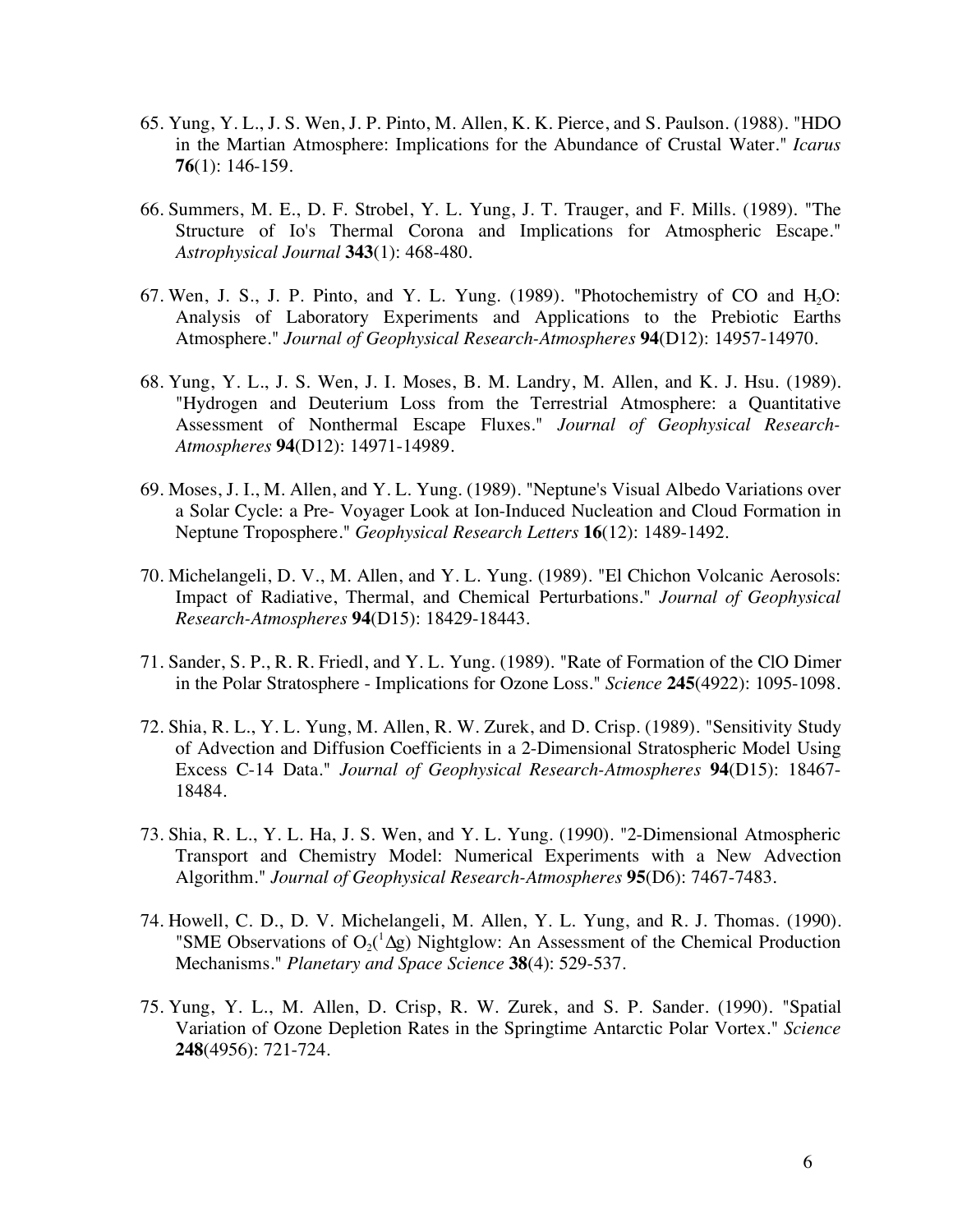- 76. Yung, Y. L. and J. R. Lyons. (1991). "Triton: Topside Ionosphere and Nitrogen Escape." *Geophysical Research Letters* **17**(10): 1717-1720.
- 77. Landry, B., M. Allen, and Y. L. Yung. (1991). "Troposphere Stratosphere Interactions in a One-Dimensional Model of Jovian Photochemistry." *Icarus* **89**(2): 377-383.
- 78. Yung, Y. L., W. B. DeMore, and J. P. Pinto. (1991). "Isotopic Exchange between Carbon-Dioxide and Ozone Via O(<sup>1</sup>D) in the Stratosphere." *Geophysical Research Letters* **18**(1): 13-16.
- 79. Michelangeli, D. V., M. Allen, and Y. L. Yung. (1991). "Heterogeneous Reactions with NaCl in the El Chichon Volcanic Aerosols." *Geophysical Research Letters* **18**(4): 673- 676.
- 80. Yung, Y. L. and R. W. Dissly. (1992). "Deuterium in the Solar System." In *Isotope Effects in Gas-Phase Chemistry*, American Chemical Society Symposium Series **502**: 369-389.
- 81. Allen, M., Y. L. Yung, and G. R. Gladstone. (1992). "The Relative Abundance of Ethane to Acetylene in the Jovian Stratosphere." *Icarus* **100**(2): 527-533.
- 82. Michelangeli, D. V., M. Allen, Y. L. Yung, R. L. Shia, D. Crisp, and J. Eluszkiewicz. (1992). "Enhancement of Atmospheric Radiation by an Aerosol Layer." *Journal of Geophysical Research-Atmospheres* **97**(D1): 865-874.
- 83. Lyons, J. R., Y. L. Yung, and M. Allen. (1992). "Solar Control of the Upper Atmosphere of Triton." *Science* **256**(5054): 204-206.
- 84. Friedl, R. R., S. P. Sander, and Y. L. Yung. (1992). "Chloryl Nitrate: a Novel Product of the OClO+NO3+M Recombination." *Journal of Physical Chemistry* **96**(19): 7490-7493.
- 85. Moses, J. I., M. Allen, and Y. L. Yung. (1992). "Hydrocarbon Nucleation and Aerosol Formation in Neptune Atmosphere." *Icarus* **99**(2): 318-346.
- 86. Anderson, S. M., J. Morton, K. Mauersberger, Y. L. Yung, and W. B. DeMore. (1992). "A Study of Atom Exchange between  $O_2(^1\Delta)$  and Ozone." *Chemical Physics Letters* **189**(6): 581-585.
- 87. Anbar, A. D., M. T. Leu, H. A. Nair, and Y. L. Yung. (1993). "Adsorption of  $HO_x$  on Aerosol Surfaces: Implications for the Atmosphere of Mars." *Journal of Geophysical Research-Planets* **98**(E6): 10933-10940.
- 88. Gurwell, M. A. and Y. L. Yung. (1993). "Fractionation of Hydrogen and Deuterium on Venus Due to Collisional Ejection." *Planetary and Space Science* **41**(2): 91-104.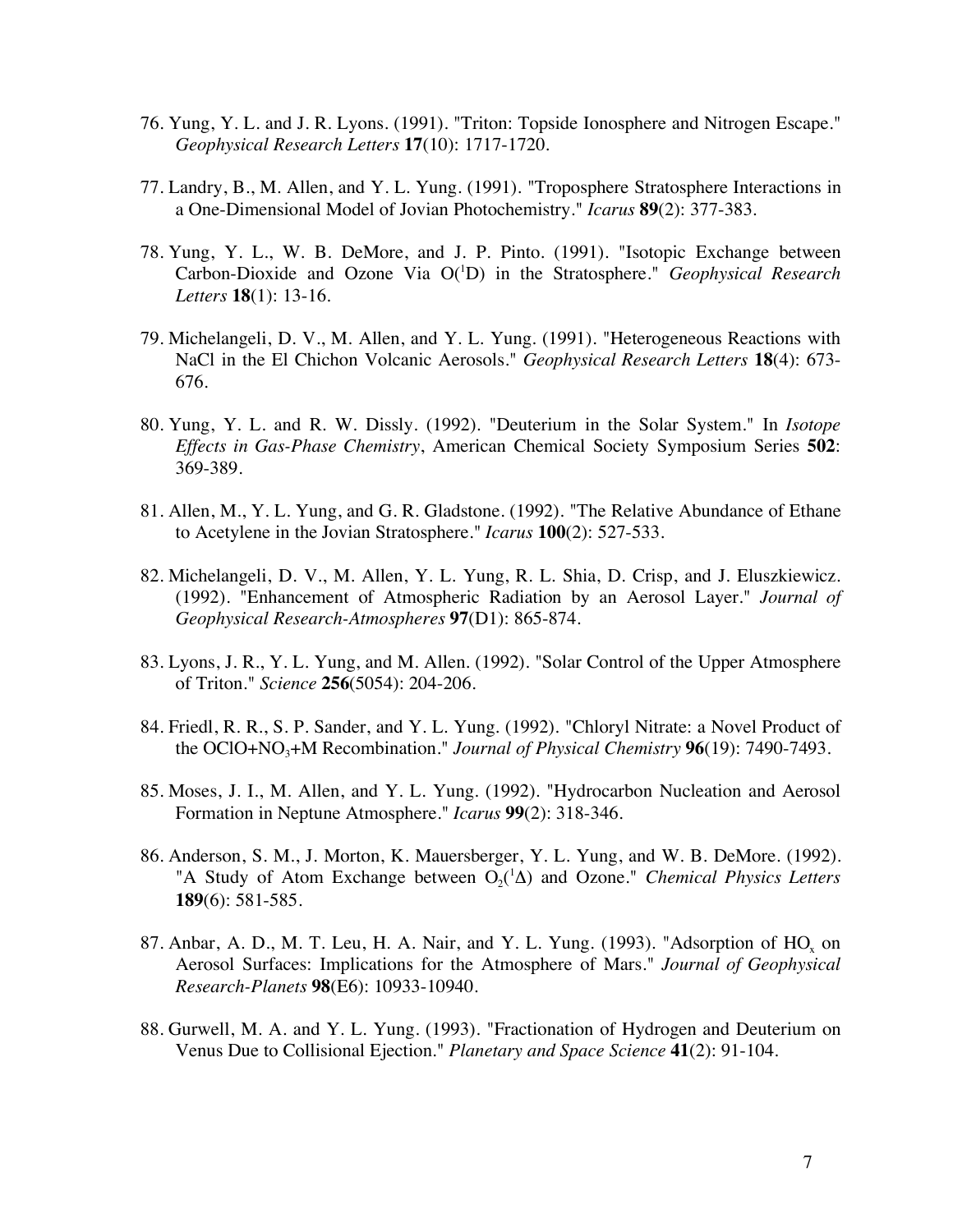- 89. Nair, H., M. Allen, A. D. Anbar, Y. L. Yung, and R. T. Clancy. (1994). "A Photochemical Model of the Martian Atmosphere." *Icarus* **111**(1): 124-150.
- 90. Leu, M. T., R. S. Timonen, L. F. Keyser, and Y. L. Yung. (1995). "Heterogeneous Reactions of  $HNO<sub>3</sub>(g)+NaCl(s) \rightarrow HCl(g)+NaNO<sub>3</sub>(s)$  and  $N<sub>2</sub>O<sub>5</sub>(g)+NaCl(s) \rightarrow$  $CINO<sub>2</sub>(g) + NaNO<sub>3</sub>(s).$ " *Journal of Physical Chemistry* **99**(35): 13203-13212.
- 91. Kass, D. M. and Y. L. Yung. (1995). "Loss of Atmosphere from Mars Due to Solar Wind-Induced Sputtering." *Science* **268**(5211): 697-699.
- 92. Jiang, Y. B., Y. L. Yung, and R. W. Zurek. (1996). "Decadal Evolution of the Antarctic Ozone Hole." *Journal of Geophysical Research-Atmospheres* **101**(D4): 8985-8999.
- 93. Tsitas, S. R. and Y. L. Yung (1996). "The Effect of Volcanic Aerosols on Ultraviolet Radiation in Antarctica." *Geophysical Research Letters* **23**(2): 157-160.
- 94. Moyer, E. J., F. W. Irion, Y. L. Yung, and M. R. Gunson. (1996). "ATMOS Stratospheric Deuterated Water and Implications for Troposphere-Stratosphere Transport." *Geophysical Research Letters* **23**(17): 2385-2388.
- 95. Jiang, Y. B. and Y. L. Yung. (1996). "Concentrations of Tropospheric Ozone from 1979 to 1992 Over Tropical Pacific South America from TOMS Data." *Science* **272**(5262): 714-716.
- 96. Gladstone, G. R., M. Allen, and Y. L. Yung. (1996). "Hydrocarbon Photochemistry in the Upper Atmosphere of Jupiter." *Icarus* **119**(1): 1-52.
- 97. Anbar, A. D., Y. L. Yung, and F. P. Chavez. (1996). "Methyl Bromide: Ocean Sources, Ocean Sinks, and Climate Sensitivity." *Global Biogeochemical Cycles* **10**(1): 175-190.
- 98. Irion, F. W., M. R. Gunson, C. P. Rinsland, Y. L. Yung, M. C. Abrams, A. Y. Chang, and A. Goldman. (1996). "Heavy Ozone Enrichments from ATMOS Infrared Solar Spectra." *Geophysical Research Letters* **23**(17): 2377-2380.
- 99. Jaegle, L., Y. L. Yung, G. C. Toon, B. Sen, and J. F. Blavier. (1996). "Balloon Observations of Organic and Inorganic Chlorine in the Stratosphere: The Role of HClO4 Production on Sulfate Aerosols." *Geophysical Research Letters* **23**(14): 1749-1752.
- 100.Yung, Y. L., T. Lee, C. H. Wang, and Y. T. Shieh. (1996). "Dust: A Diagnostic of the Hydrologic Cycle During the Last Glacial Maximum." *Science* **271**(5251): 962-963.
- 101. Irion, F. W., E. J. Moyer, et al. (1996). "Stratospheric Observations of CH<sub>3</sub>D and HDO from ATMOS Infrared Solar Spectra: Enrichments of Deuterium in Methane and Implications for HD." *Geophysical Research Letters* **23**(17): 2381-2384.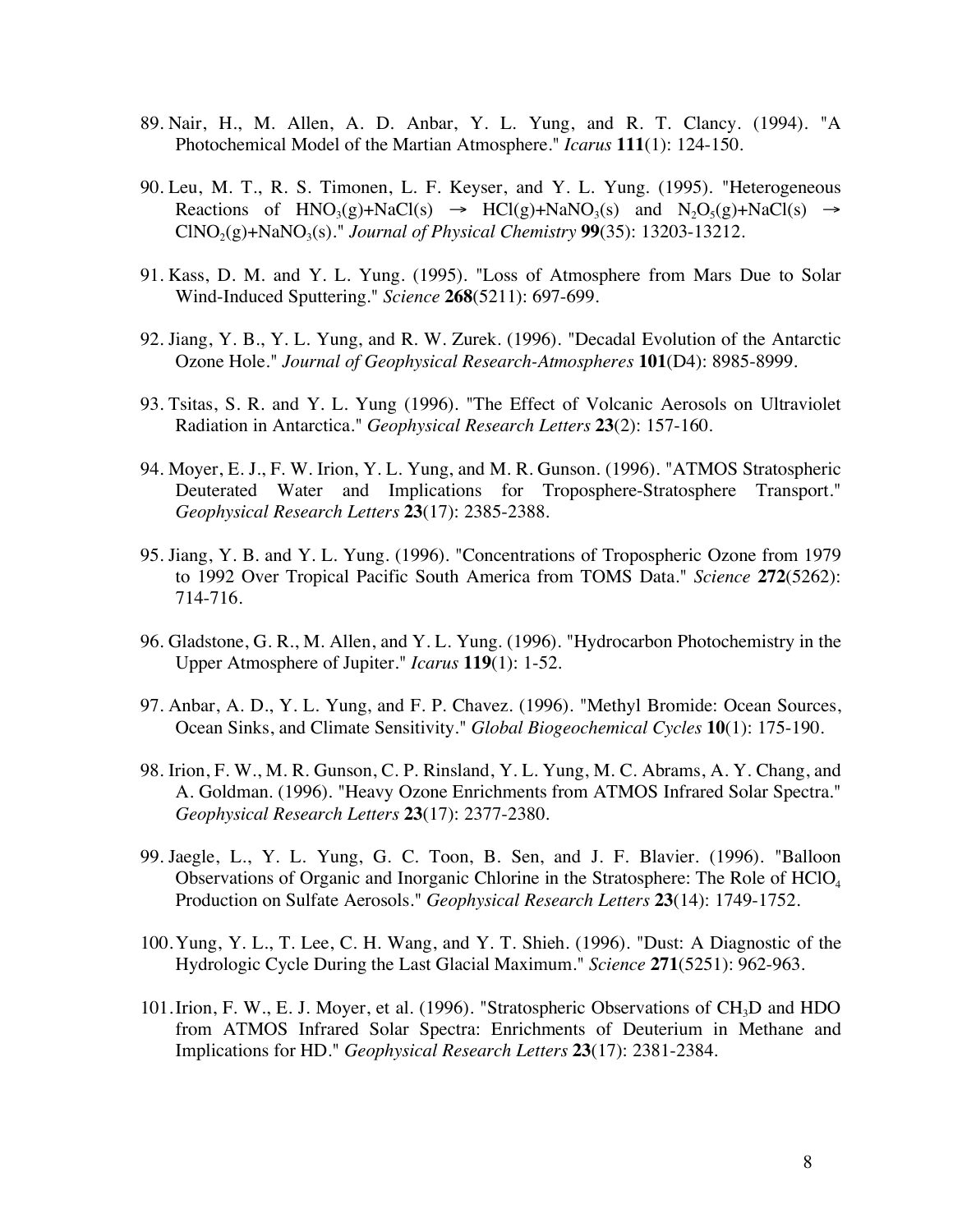- 102.Gunson, M. R., M. M. Abbas, et al. (1996). "The Atmospheric Trace Molecule Spectroscopy (ATMOS) Experiment: Deployment on the ATLAS Space Shuttle Missions." *Geophysical Research Letters* **23**(17): 2333-2336.
- 103.Yung, Y. L., A. Y. T. Lee, F. W. Irion, W. B. DeMore, and J. Wen. (1997). "Carbon Dioxide in the Atmosphere: Isotopic Exchange with Ozone and its Use as a Tracer in the Middle Atmosphere." *Journal of Geophysical Research-Atmospheres* **102**(D9): 10857- 10866.
- 104.Cageao, R. P., Y. L. Ha, Y. Jiang, M. F. Morgan, Y. L. Yung, and S. P. Sander. (1997). "Calculated Hydroxyl  $A^2\Sigma \rightarrow X^2\Pi(0,0)$  Band Emission Rate Factors Applicable to Atmospheric Spectroscopy." *Journal of Quantitative Spectroscopy & Radiative Transfer* **57**(5): 703-717.
- 105.Jiang, Y. B., Y. L. Yung, and S. P. Sander. (1997). "Detection of Tropospheric Ozone by Remote Sensing from the Ground." *Journal of Quantitative Spectroscopy & Radiative Transfer* **57**(6): 811-818.
- 106.Jaegle, L., C. R. Webster, et al. (1997). "Evolution and Stoichiometry of Heterogeneous Processing in the Antarctic Stratosphere." *Journal of Geophysical Research-Atmospheres* **102**(11D): 13235-13253.
- 107.Yung, Y. L., Y. Jiang, H. Liao, and M. F. Gerstell. (1997). "Enhanced UV Penetration due to Ozone Cross-Section Changes Induced by CO<sub>2</sub> Doubling." *Geophysical Research Letters* **24**(24): 3229-3231.
- 108.Yung, Y. L. and C. E. Miller (1997). "Isotopic Fractionation of Stratospheric Nitrous Oxide." *Science* **278**(5344): 1778-1780.
- 109. Yung, Y. L., H. Nair, and M. F. Gerstell. (1997). "CO<sub>2</sub> Greenhouse in the Early Martian Atmosphere: SO<sub>2</sub> Inhibits Condensation." *Icarus* **130**(1): 222-224.
- 110.Shieh, Y. T., C. H. Wang, M. P. Chen, and Y. L. Yung. (1997). "The Last Glacial Maximum to Holocene Environment Changes in the Southern Okinawa Trough." *Journal of Asian Earth Sciences* **15**(1): 3-8.
- 111.Li, L. A., C. H. Wang, S. H. Liaw, Y. L. Yung, Y. H. Li, Y. C. Chen, and P. C. Li. (1997). "The Impact of Worldwide Volcanic Activities on Local Precipitation-Taiwan as an Example." *J. Geolog. Soc. China* **40**: 299-311.
- 112.Jiang, Y. B., Y. L. Yung, A. R. Douglass, and K. K. Tung. (1998). "The Standard Deviation of Column Ozone from the Zonal Mean." *Geophysical Research Letters* **25**(6): 911-914.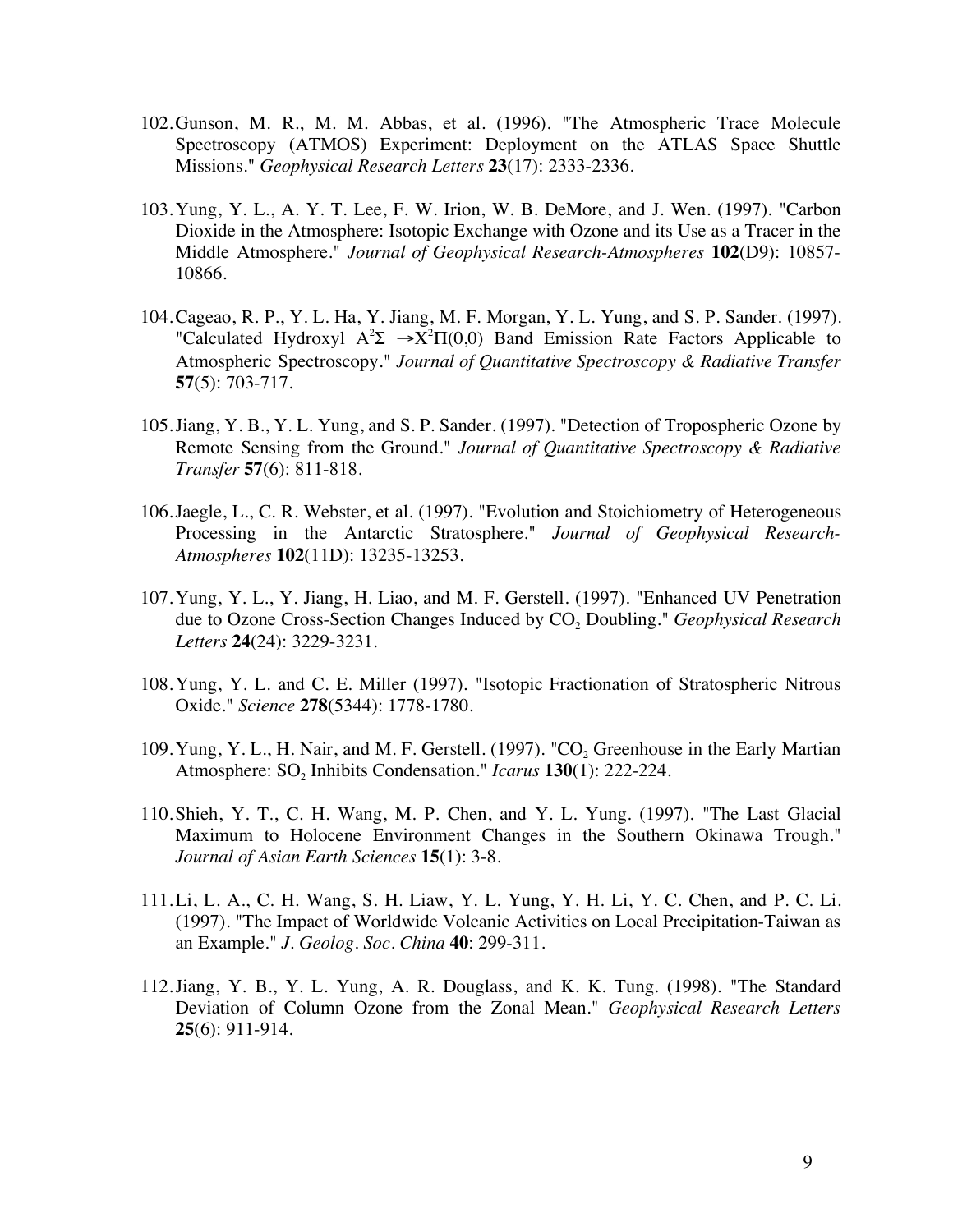- 113.Kuang, Z. M., Y. B. Jiang, and Y. L. Yung. (1998). "Cloud Optical Thickness Variations During 1983-1991: Solar Cycle or ENSO?" *Geophysical Research Letters* **25**(9): 1415- 1417.
- 114.Herman, R. L., D. C. Scott, et al. (1998). "Tropical Entrainment Time Scales Inferred from Stratospheric N<sub>2</sub>O and CH<sub>4</sub> Observations." *Geophysical Research Letters* 25(15): 2781-2784.
- 115.Herman, R. L., C. R. Webster, R. D. May, D. C. Scott, H. Hu, E. J. Moyer, P. O. Wennberg, T. F. Hanisco, E. J. Lanzendorf, R. J. Salawitch, Y. L. Yung, J. J. Margitan, and T. P Bui. (1999). "Measurements of CO in the Upper Troposphere and Lower Stratosphere." *Chemosphere-Global Change Science* **1**: 173-183.
- 116.Yung, Y. L., C. Shia, and R. L. Herman. (1999). "Is the Biomass Burning Source of CO Decreasing?" *Chemosphere-Global Change Science* **1**: 83-90.
- 117.Lunine, J. I., Y. L. Yung, and R. D. Lorenz. (1999). "On the Volatile Inventory of Titan from Isotopic Abundances in Nitrogen and Methane." *Planetary and Space Science* **47**(10-11): 1291-1303.
- 118.Kass, D. M. and Y. L. Yung (1999). "Water on Mars: Isotopic Constraints on Exchange Between the Atmosphere and Surface." *Geophysical Research Letters* **26**(24): 3653- 3656.
- 119.Cheng, B. M., E. P. Chew, C. P. Liu, M. Bahou, Y. P. Lee, Y. L. Yung, and M. F. Gerstell. (1999). "Photo-induced Fractionation of Water Isotopomers in the Martian Atmosphere." *Geophysical Research Letters* **26**(24): 3657-3660.
- 120.Weiss, B. P., Y. L. Yung, and K. H. Nealson. (2000). "Atmospheric Energy Limits on Subsurface Life on Mars?" *Proceedings of the National Academy of Sciences of the United States of America* **97**(4): 1395-1399.
- 121.Hsu, K. J. and Y. L. Yung (1999). "Ozone Trend over Taiwan from TOMS Data." *Terrestrial Atmospheric and Oceanic Sciences* **10**(3): 619-632.
- 122.Liao, H., Y. L. Yung, and J. H. Seinfeld. (1999). "Effects of Aerosols on Tropospheric Photolysis Rates in Clear and Cloudy Atmospheres." *Journal of Geophysical Research-Atmosphere*s **104**(D19): 23697-23707.
- 123.Miller, C. E. and Y. L. Yung (2000). "Photo-induced Isotopic Fractionation of Stratospheric N2O." *Chemosphere-Global Change Science* (2): 255-266.
- 124.Kuang, Z. M. and Y. L. Yung (2000). "Observed Albedo Decrease Related to the Spring Snow Retreat." *Geophysical Research Letters* **27**(9): 1299-1302.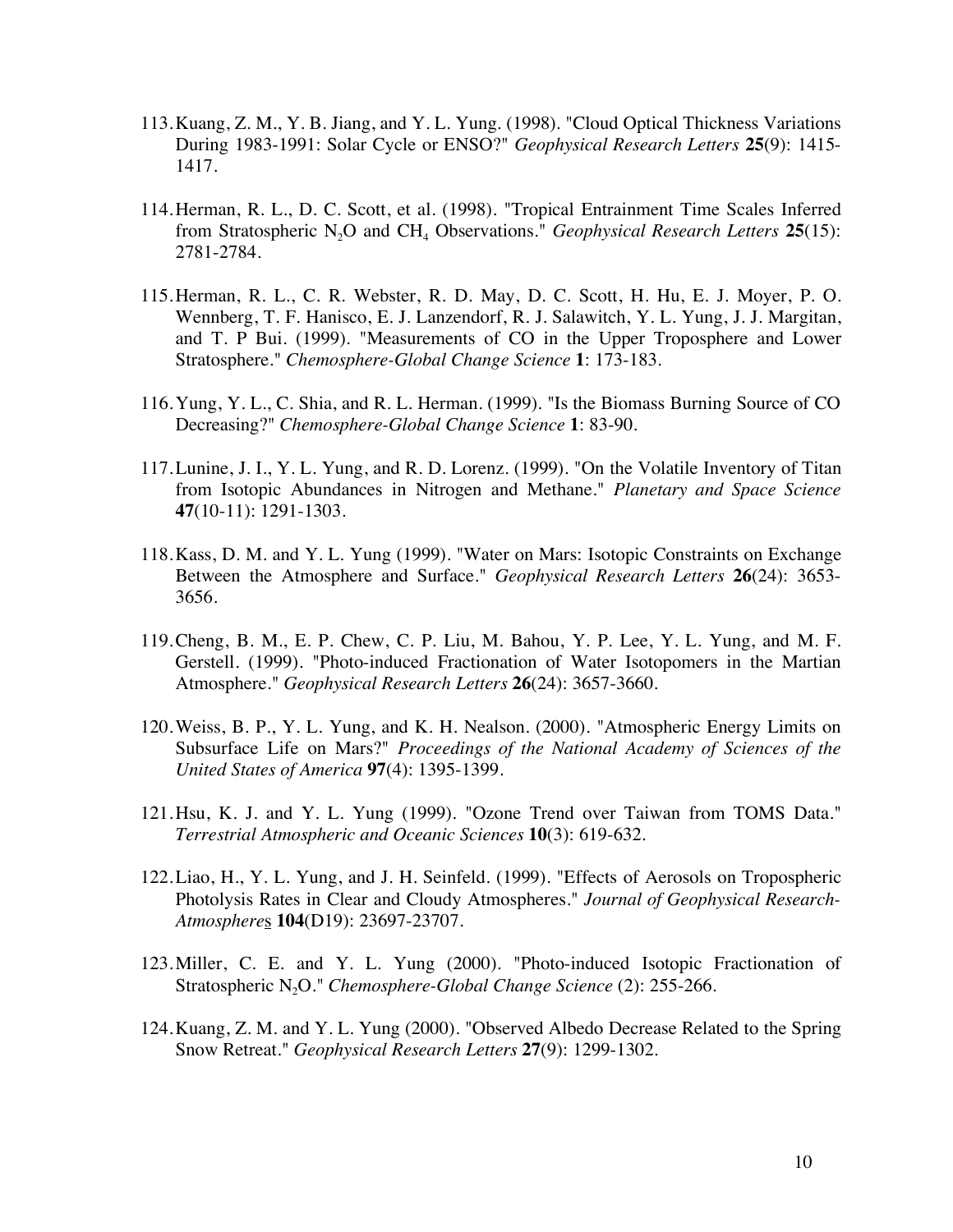- 125.Kuang, Z. M. and Y. L. Yung (2000). "Albedo Variations off the Peru Coast: Evidence for Indirect Aerosol Effects on Clouds." *Geophysical Research Letters* **27**: 2501-2504.
- 126. Lee, A. Y. T., Y. L. Yung, and J. Moses. (2000). "Photochemical Modeling of CH<sub>3</sub> Abundances in the Outer Solar System." *Journal of Geophysical Research-Planets* **105**(E8): 20207-20225.
- 127.Wong, A. S., A. Y. T. Lee, Y. L. Yung, and J. M. Ajello. (2000). "Jupiter: Aerosol Chemistry in the Polar Atmosphere." *Astrophysical Journal* **534**(2): L215-L217.
- 128.Miller, C. E. and Y. L. Yung (2000). "Photo-induced Isotopic Fractionation." *Journal of Geophysical Research-Atmospheres* **105**(D23): 29039-29051.
- 129.Gerstell, M. F., J. S. Francisco, Y. L. Yung, C. Boxe, and E. T. Aaltonee. (2001). "Keeping Mars Warm with New Super Greenhouse Gases." *Proceedings of the National Academy of Sciences of the United States of America* **98**(5): 2154-2157.
- 130.Lee, A. Y. T., Y. L. Yung, B. M. Cheng, M. Bahou, C. Y. Chung, and Y. P. Lee. (2001). "Enhancement of Deuterated Ethane on Jupiter." *Astrophysical Journal* **551**(1): L93- L96.
- 131.Camp, C. D., M. S. Roulston, A. F. C. Haldemann, and Y. L. Yung. (2001). "The Sensitivity of Tropospheric Methane to the Interannual Variability in Stratospheric Ozone." *Chemosphere-Global Change Science* **3**: 147-156.
- 132.Bahou, M., C. Y. Chung, Y. P. Lee, B. M. Cheng, Y. L. Yung, and L. C. Lee. (2001). "Absorption Cross Sections of HCl and DCl at 135-232 Nanometers: Implications for Photodissociation on Venus." *Astrophysical Journal* **559**(2): L179-L182.
- 133.Kuang, Z. M., J. Margolis, G. Toon, D. Crisp, and Y. L. Yung. (2002). "Spaceborne Measurements of Atmospheric  $CO<sub>2</sub>$  by High-resolution NIR Spectrometry of Reflected Sunlight: An Introductory Study." *Geophysical Research Letters* **29**(15): art. no.-1716.
- 134.Huang, X. L., J. Farrara, S. S. Leroy, Y. L. Yung, and R. M. Goody. (2002). "Cloud Variability as Revealed in Outgoing Infrared Spectra: Comparing Model to Observation with Spectral EOF Analysis." *Geophysical Research Letters* **29**(8): 111(1-4).
- 135.Irion, F. W., et al. (2002). "Atmospheric Trace Molecule Spectroscopy (ATMOS) Experiment Version 3 Data Retrievals." *Applied Optics* **41**(33): 6968-6979.
- 136.Wong, A. S., C. G. Morgan, Y. L. Yung, and T. Owen. (2002). "Evolution of CO on Titan." *Icarus* **155**(2): 382-392.
- 137.Friedson, A. J., A. S. Wong, and Y. L. Yung. (2002). "Models for Polar Haze Formation in Jupiter's Stratosphere." *Icarus* **158**(2): 389-400.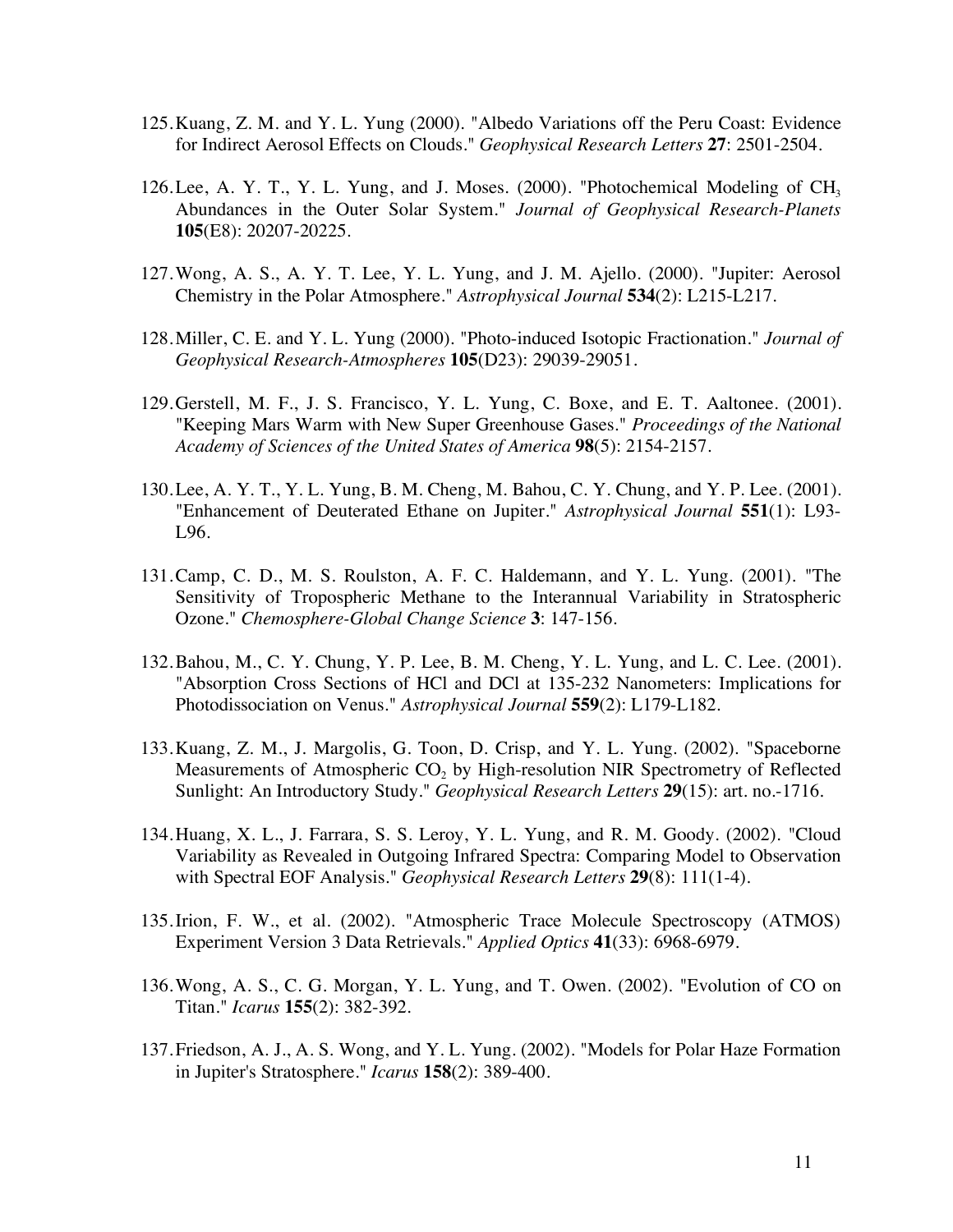- 138.Blake, G. A., M. C. Liang, C. G. Morgan, and Y. L. Yung. (2003). "A Born-Oppenheimer Photolysis Model of N2O Fractionation." *Geophysical Research Letters* **30**(12): art. no.-1656.
- 139.Wong, A. S., Y. L. Yung, and A. J. Friedson. (2003). "Polar Haze Formation in the Atmosphere of Jupiter." *Geophysical Research Letters* **30**(8): 1447.
- 140.Camp, C. D., M. S. Roulston, and Y. L. Yung. (2003). "Temporal and Spatial Patterns of the Interannual Variability of Total Ozone in the Tropics." *J. Geophys. Res.*(108 (D20)): 4643.
- 141.Summers, M. E., B. J. Lieb, E. Chapman, and Y. L. Yung. (2002). "Atmospheric Biomarkers of Subsurface Life on Mars." *Geophysical Research Letters* **29**(24): art. no.- 2171.
- 142.Leroy, S. S., Y. L. Yung, M. I. Richardson, and J. C. Wilson. (2003). "Principal Modes of Variability of Martian Atmospheric Surface Pressure." *Geophysical Research Letters* **30**(13): art. No. 1707.
- 143.Kuang, Z. M., G. C. Toon, P. O. Wennberg, and Y. L. Yung. (2003). "Measured HDO/H2O Ratios Across the Tropical Tropopause." *Geophysical Research Letters* **30**(7): art. no.-1372.
- 144.Huang, X. L. L., Y. L. Yung, and J. S. Margolis. (2003). "Use of High-Resolution Measurements for the Retrieval of Temperature and Gas-Concentration Profiles from Outgoing Infrared Spectra in the Presence of Cirrus Clouds." *Applied Optics* **42**(12): 2155-2165.
- 145.Huang, X., J. Liu, and Y. L. Yung. (2003). "Analysis of Thermal Emission Spectrometer Using Spectral EOF and Tri-spectral Methods." *Icarus* **165**: 301-314.
- 146.Tromp, T. K., R. L. Shia, M. Allen, and Y. L. Yung. (2003). "Potential Environmental Impact of a Hydrogen Economy on the Stratosphere." *Science* **300**: 1740-1742.
- 147.Mills, F. P., R. P. Cageao, S. P. Sander, M. Allen, Y. L. Yung, E. E. Remsberg, J. M. Russell III, and U. Richter. (2003). "OH Column Abundance Over Table Mountain Facility, California: Intraannual Variations and Comparisons to Model Predictions for 1997-2001." *J. Geophys. Res.* **108 (D24)**: 4785.
- 148.Gerstell, M. F. and Y. L. Yung (2003). "A Comment on Tectonics and the Future of Terrestrial Life." *Precambrian Research* **120**(1-2): 177-178.
- 149.Stein, L. Y. and Y. L. Yung (2003). "Production, Isotropic Composition, and Atmospheric Fate of Biologically Produced Nitrous Oxide*." Annual Review of Earth and Planetary Sciences* **31**: 329-356.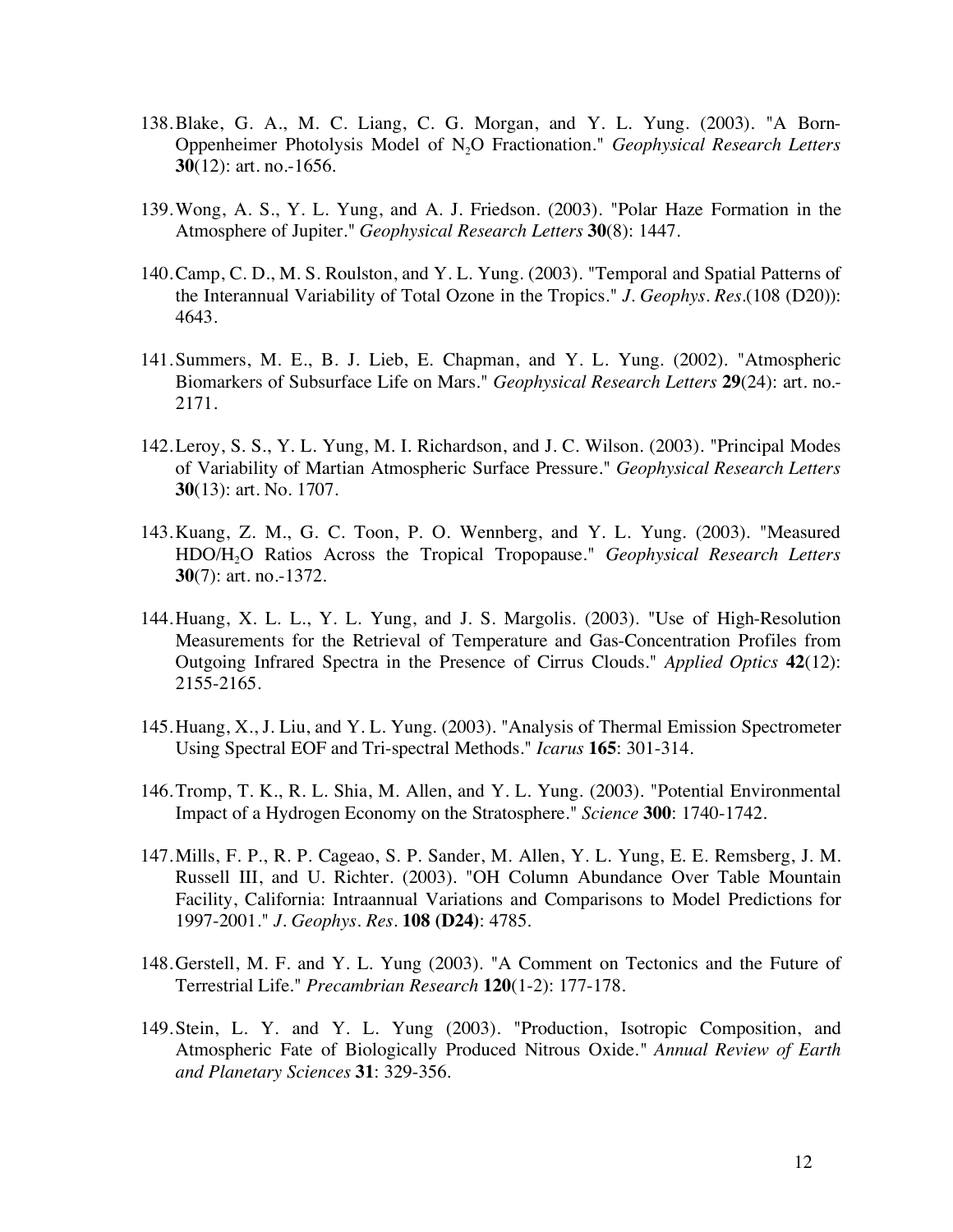- 150.Liang, M. C., A. Y. T. Lee, Y. L. Yung, C. D. Parkinson, and S. Seager. (2003). "Source of Atomic Hydrogen in the Atmosphere of HD209458b." *Astrophys. J. Lett.* **596**: 247- 250.
- 151.Morgan, C. G., M. Allen, M. C. Liang, R. L. Shia, G. A. Blake, and Y. L. Yung. (2004). "Isotopic Fractionation of Nitrous Oxide in the Stratosphere: Comparison between Model and Observations." *J. Geophys. Res.* **109 (D4)**: art. No. D04305.
- 152.Jiang, Y. B., Y. L. Yung, S. P. Sander, and L. D. Travis. (2004). "Modeling of atmospheric radiative transfer with polarization and its application to the remote sensing of tropospheric ozone." *Journal of Quantitative Spectroscopy & Radiative Transfer* **84**(2): 169-179.
- 153.Liang, M. C., G. A. Blake, and Y. L. Yung. (2004). "A semianalytic model for photoinduced isotopic fractionation in simple molecules." *J. Geophys. Res.-Atmos.* **109 (D10)**: art. No. D10308.
- 154.Liang, M. C., S. Seager, C. D. Parkinson, A. Y. T. Lee, and Y. L. Yung. (2004). "On the insignificance of photochemical hydrocarbon aerosols in the atmospheres of close-in extrasolar giant planets." *Astrophysical Journal* **605**(1): L61-L64.
- 155.Ruzmaikin, A., J. Feynman, X. Jiang, D. Noone, A. M. Waple, and Y. L. Yung. (2004). "The pattern of northern hemisphere surface air temperature during prolonged periods of low solar output." *Geophysical Research Letters* **31**: L12201, doi:10.1029/2004GL019955.
- 156.Huang, X., and Y. L. Yung. (2004). "A common misunderstanding about the Voigt line profile." *J. Atmos. Sci.* **61**, 1630-1632.
- 157.Jiang, X., C. D. Camp, R. L. Shia, D. C. Noone, C. Walker, and Y. L. Yung. (2004). "QBO and ABO-annual beat in the tropical total column ozone: a two-dimensional model simulation." *J. Geophys. Res.* **109 (D10)**: art. No. D16305.
- 158.Pernice, H., P. Garcia, H. Willner, J. S. Francisco, J. S. Mills, M. Allen, and Y. L. Yung. (2004). "Laboratory Evidence for a Key the Venus Atmosphere: Peroxychloroformyl Radical." *Proceedings of the National Academy of Sciences of the United States of America* **101**: 14007-14010.
- 159. Liao, T., C. D. Camp, and Y. L. Yung.  $(2004)$ . "The Seasonal Cycle of N<sub>2</sub>O" *Geophysical Research Letters*: **31**, L17108, doi:10.1029/2004GRL020345.
- 160.Yung, Y. L., M. C. Liang, G. A. Blake, R. P. Muller and C. E. Miller. (2004). "Evidence for O-atom Exchange in the  $O(^1D) + N_2O$  Reaction as the Source of mass-independent Isotopic Fractionation in Atmospheric N2O." *Geophysical Research Letters*: **31**, L19106, doi:10.1029/2004GRL020950, 2004.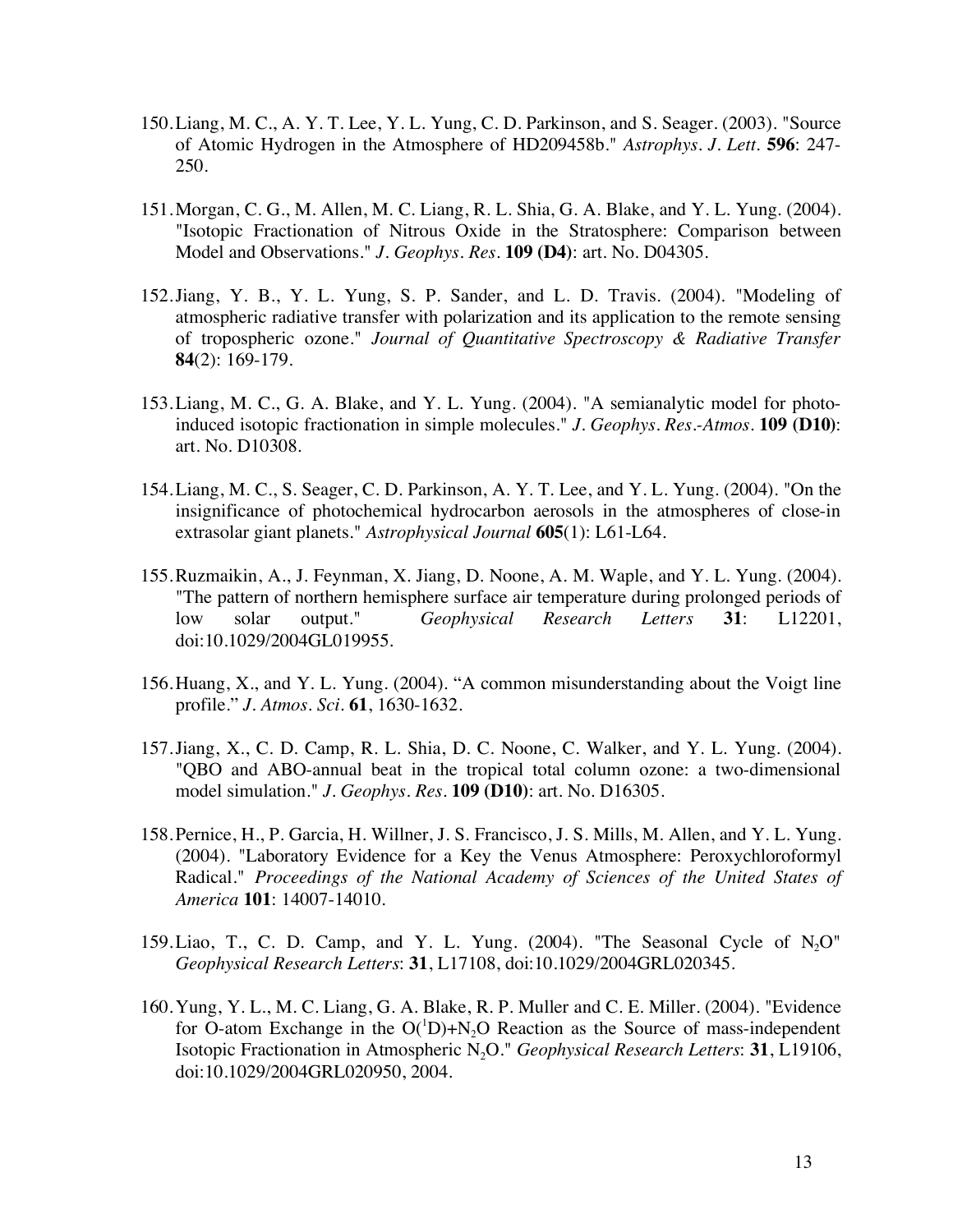- 161.Esposito, L. W., C. A. Barth, J. E. Colwell, G. M. Lawrence, W. E. McClintock, A. I. F. Stewart, H. U. Keller, A. Korth, H. Lauche, M. C. Festou, A. L. Lane, C. J. Hansen, J. N. Maki, R. A. West, H. Jahn, R. Reulke, K. Warlich, D. E. Shemansky, and Y. L. Yung. (2004). "The Cassini Ultraviolet Imaging Spectrograph Investigation." *Space Science Reviews* **115**: 299-361.
- 162.Crisp, D., R. M. Atlas, F. M. Breon, L. R. Brown, J. P. Burrows, P. Ciais, B. J. Connor, S. C. Doney, I. Y. Fung, D. J. Jacob, C. E. Miller, D. O'Brien, S. Pawson, J. T. Randerson, P. Rayner, R. J. Salawitch, S. P. Sander, B. Sen, G. L. Stephens, P. P. Tans, G. C. Toon, P. O. Wennberg, S. C. Wofsy, Y. L. Yung, Z. Kuang, B. Chudasama, G. Sprague, B. Weiss, R. Pollock, D. Kenyon, and S. Schroll. (2004). "The orbiting carbon observatory (OCO) mission." *Advances in Space Research* **34**: 700-709.
- 163.Esposito, L. W., A. I. F. Stewart, C. J. Hanse, A. Korth, J. E. Colwell, J. T. Hallett, A. R. Hendrix, W. R. Pryor, K. Larsen, D. E. Shemansky, R. A. West, R. Reulke, W. E. McClintock, J. M. Ajello, H. U. Keller, and Y. L. Yung. (2005). "Ultraviolet imaging spectroscopy shows an active saturnian system." *Science* **308**: 1413-1413.
- 164.Liang, M. C., B. F. Lane, R. T. Pappalardo, M. Allen and Y. L. Yung. (2005). "Atmosphere of Callisto." *J. Geophys. Res.*: **110**, E2003, doi:10.1029/2004JE2322.
- 165.Huang, X., and Y. L. Yung. (2005). "Spatial and spectral variability of the outgoing thermal IR spectra from AIRS: A case study of July 2003." *J. Geophys. Res.***: 110** D12102/2004JD005530.
- 166.Natraj, V., X. Jiang, R. L. Shia, X. Huang, J. S. Margolis and Y. L. Yung. (2005). "An application of principal component analysis in fast, highly accurate and high spectral resolution radiative transfer modeling: A case study of the  $O_2$  A-band." *Journal of Quantitative Spectroscopy & Radiative Transfer*: **95** 539-556.
- 167.Ruzmaikin, A., J. Feynman, X. Jiang, and Y. L. Yung. (2005). "Extratropical signature of the quasi-biennial oscillation." *J. Geophys. Res.*: **110** D11111, doi10.1029/2004JD005382.
- 168.Nair, H., M. E. Summers, C. E. Miller and Y. L. Yung. (2005). "The isotopic fractionation of methane in the Martian atmosphere." *Icarus*: **175**, 32-35.
- 169.Li, E. K. F., E. M. Karpilovsky, F. P. Mills, R. P. Cageao, S. P. Sander, Y. L. Yung and J. S. Margolis. (2005). "OH column abundance over Table Mountain Facility, California: AM-PM diurnal asymmetry." *Geophysical Research Letters*: **32**, L13813, doi:10.1029/2005GL022521.
- 170.Jiang, X., D. B. A. Jones, R. Shia, D. E. Waliser, and Y. L. Yung. (2005). "Spatial patterns and mechanisms of the quasi-biennial oscillation-annual beat of ozone", *J. Geophys. Res*., **110**, D23308, doi:10.1029/2005JD006055.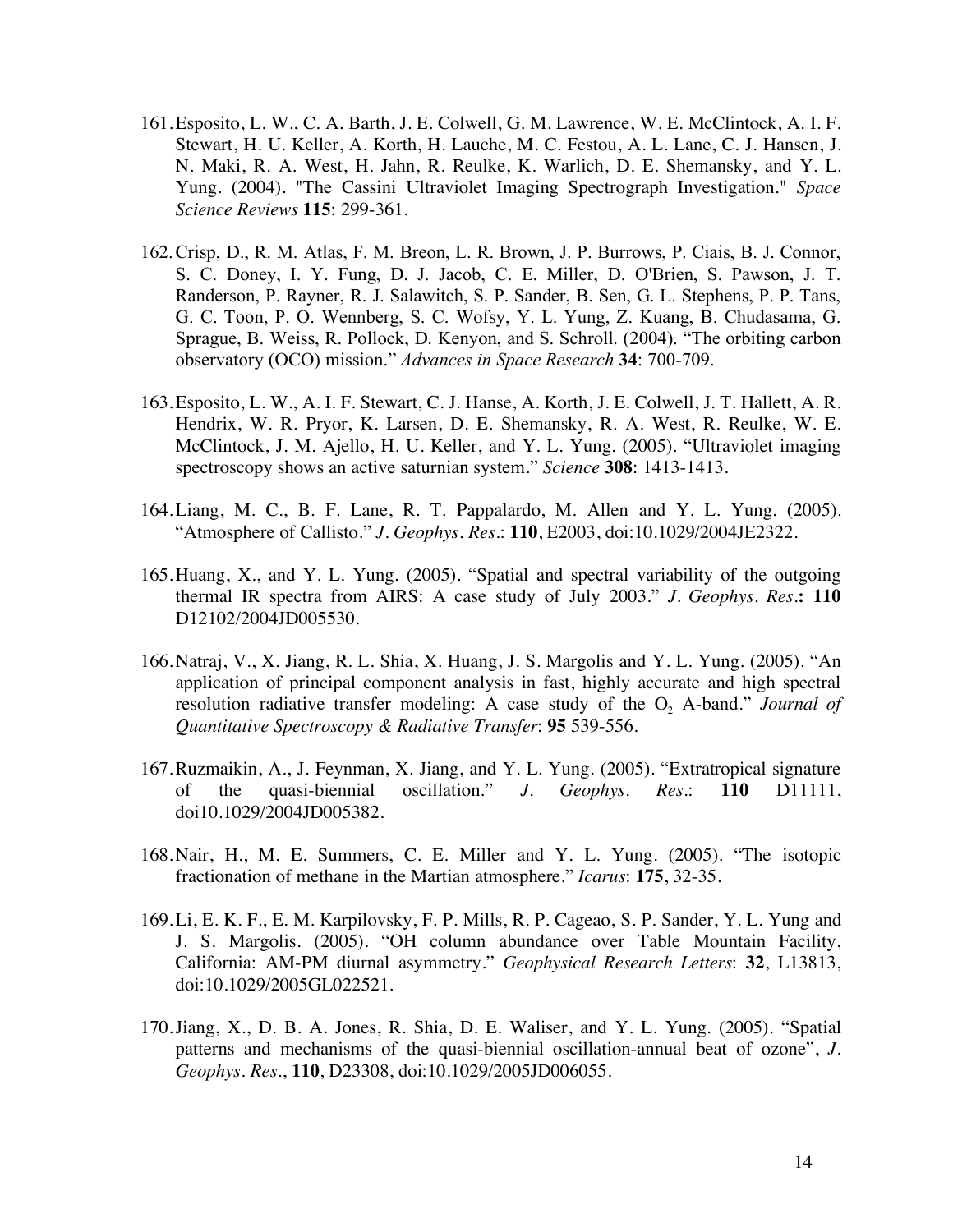- 171.Miller, C. E., R. M. Onorato, M. C. Liang, and Y. L. Yung. (2005). "Extraordinary Isotopic Fractionation in Ozone Photolysis" *Geophys. Res. Lett.*, **32**, L14814, doi:10.1029/2005GL023160.
- 172.Liang, M. C., R. L. Shia, A. Y. T. Lee, M. Allen, A. J. Friedson, and Y. L. Yung. (2005). "Meridional Transport in the Stratosphere of Jupiter." *Astrophys. J. Lett*., **635**:L177-L180.
- 173.Limpasuvan, V., D. L. Hartmann, D. W. J. Thompson, K. Jeev, and Y. L. Yung. (2005). "Stratosphere-Troposphere Evolution during Polar Vortex Intensification". *J. Geophys. Res.* **110** D24101, doi:10.1029/2005JD006302.
- 174.Liang, M. C., F. W. Irion, J. D. Weibel, C. E. Miller, G. A. Blake, and Y. L. Yung. (2006). "Isotopic Composition of Stratospheric Ozone." *J. Geophys. Res.* **111** D02302, doi:1029/2005JD006342.
- 175.Parkinson, C. D., A. S. Wong, A. I. F. Stewart, and Y. L. Yung. (2006). "Enhanced Transport in the Polar Mesosphere of Jupiter: Evidence from Cassini UVIS Helium 584 A Airglow." *J. Geophys. Res.* **111** E02002, doi:10.1029/2005JE002539.
- 176.Tian, B., D. E. Waliser, E. J. Fetzer, B. H. Lambrigtsen, Y. L. Yung, and B. Wang. (2006). "Vertical moist thermodynamic structure and spatial-temporal evolution of the Madden-Julian Oscillation in Atmospheric Infrared Sounder observations." *J. Atmos. Sci.* **63** 2463-2485.
- *177.*Ruzmaikin, A., J. Feynman and Y. L. Yung. (2006). "Is solar cycle variability reflected in the Nile River?" *J. Geophys. Res.*: **111** D11111, doi10.1029/2004JD007462.
- 178.Pickett, H. M., W. G. Read, K. K. Lee and Y. L. Yung. (2006). "Observation of Night OH in the Mesosphere". *Geophys. Res. Lett. 33, L19808, doi:10.1029/2006GL026910.*
- 179.Parkinson, C. D., J. C. McConnell, L. Ben Jaffe, A. Y. T. Lee, Y. L. Yung, and E. Griffioen. (2006). "Deuterium Chemistry and Airglow in the Jovian Thermosphere." *Icarus*: **183** 451-470.
- 180.Feldman, D. F., K. N. Liou, Y. L. Yung, D. C. Tobin, and A. Berk. (2006). "Direct retrieval of stratospheric CO<sub>2</sub> infrared cooling rate profiles from AIRS data", *Geophys. Res. Lett.*, 33, L11803, doi:10.1029/2005GL024680.
- 181. Shia, R. L., M. C. Liang, C. E. Miller and Y. L. Yung.  $(2006)$ . "CO<sub>2</sub> in the Upper Troposphere: Influence of Stratophere-Troposphere Exchange" *Geophys. Res. Lett. 33, doi:10, 1029/2006/GRL026141,* 2006.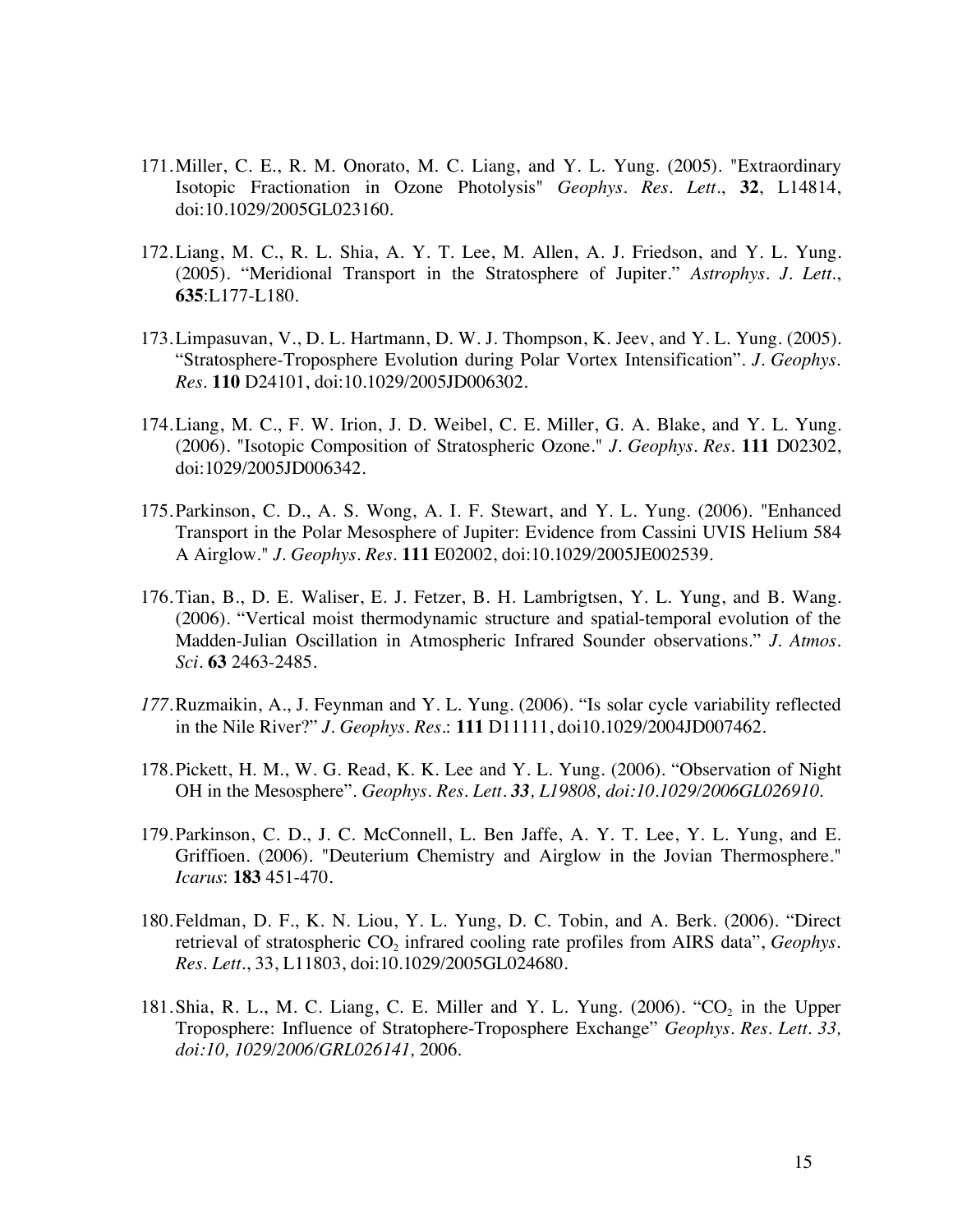- 182.Tinetti, G., S. Rashby and Y. L. Yung. (2006). "Detectability of Red-edge Shifted Vegetation on Terrestrial Planets orbiting M-stars." *Astrophys. J. Lett.* **644** L129-L132.
- 183.Cheng, B. M., H. C. Liu, H. K. Chen, M. Bahou, Y. P. Lee, A. M. Mebel, L. C. Lee, M. C. Liang, and Y. L. Yung. (2006). "Absorption cross sections of  $NH<sub>3</sub>$ , NH<sub>2</sub>D and ND<sub>3</sub> in the spectral range 140-220 nm and its implication for planetary isotopic fractionation." *Astrophys. J.* **647** 1535-1542.
- 184.Liang, M. C., H. Hartman, R. E. Kopp, J. L. Kirschvink, and Yuk L. Yung. (2006), "Production of hydrogen peroxide in the atmosphere of a Snowball Earth and the origin of Oxygenic Photosynthesis", *Proceedings of the National Academy of Sciences of the United States of America* **103**: 18896-18899.
- 185.Bosch, H., G. C. Toon, B. Sen, R. A. Washenfelder, P. O. Wennberg, M. Buchwitz, R. de Beek, J. P. Burrows, D. Crisp, M. Christi, B. J. Connor, V. Natraj, and Y. L. Yung. (2006). "Space-based near-infrared CO2 measurements: Testing the Orbiting Carbon Observatory retrieval algorithm and validation concept using SCIAMACHY observations over Park Falls, Wisconsin." *Journal of Geophysical Research-Atmospheres*, **111** D23302, doi:10.1029/2006JD007080.
- 186.Liang, M. C., G. A. Blake, B. R. Lewis and Y. L. Yung, Y. L. (2006). "Oxygen Isotopic of carbon dioxide in the Middle Atmosphere." *Proceedings of the National Academy of Sciences of the United States of America,* **104**, doi/10.1073/pnas.0610009104.
- 187.Liang, M. C., and Y. L. Yung. (2007). "Sources of the Oxygen Isotopic Anomaly in Atmospheric N2O." *J. Geophys. Res.* 111 D02302, doi:10.1029/2005JD006342.
- 188.Mills, F.P**.**, M. Sundaram, T.G. Slanger, M. Allen, and Y.L. Yung (2006), Oxygen chemistry in the Venus middle atmosphere, in *Advances in Geoscience Volume 3: Planetary Science (PS)*, edited by W-H Ip and A. Bhardwaj, pp. 109-117, World Scientific Publishing, Singapore.
- 189.Jiang, X., W. L. Ku, R. L. Shia, Q. Li, J. W. Elkins, and Y. L. Yung. (2007). "The Seasonal Cycle of N2O: Analysis of Data." *Biogeochem. Cycles.* **21**, BB1006, doi:10.1029/2006GB002691.
- 190.Natraj, V., R. J. D. Spurr, H. Boesch, Y. Jiang and Y. L. Yung. (2007). "Evaluation of errors from neglecting polarization in the forward modeling of  $O<sub>2</sub>$ . A band measurements from space, with relevance to  $CO<sub>2</sub>$  column retrieval from polarization-sensitive instruments", *Journal of Quantitative Spectroscopy & Radiative Transfer, 103 245-259, doi:10.1016/j.jqsrt.2006.05.008.*
- 191.Guo, X., V. Natraj, D. R. Feldman, R. L. Shia, S. P. Sander and Y. L. Yung. (2007). "Retrieval of ozone profile from ground-based measurements with polarization: A synthetic study." *Journal of Quantitative Spectroscopy & Radiative Transfer, 103 175- 192 .*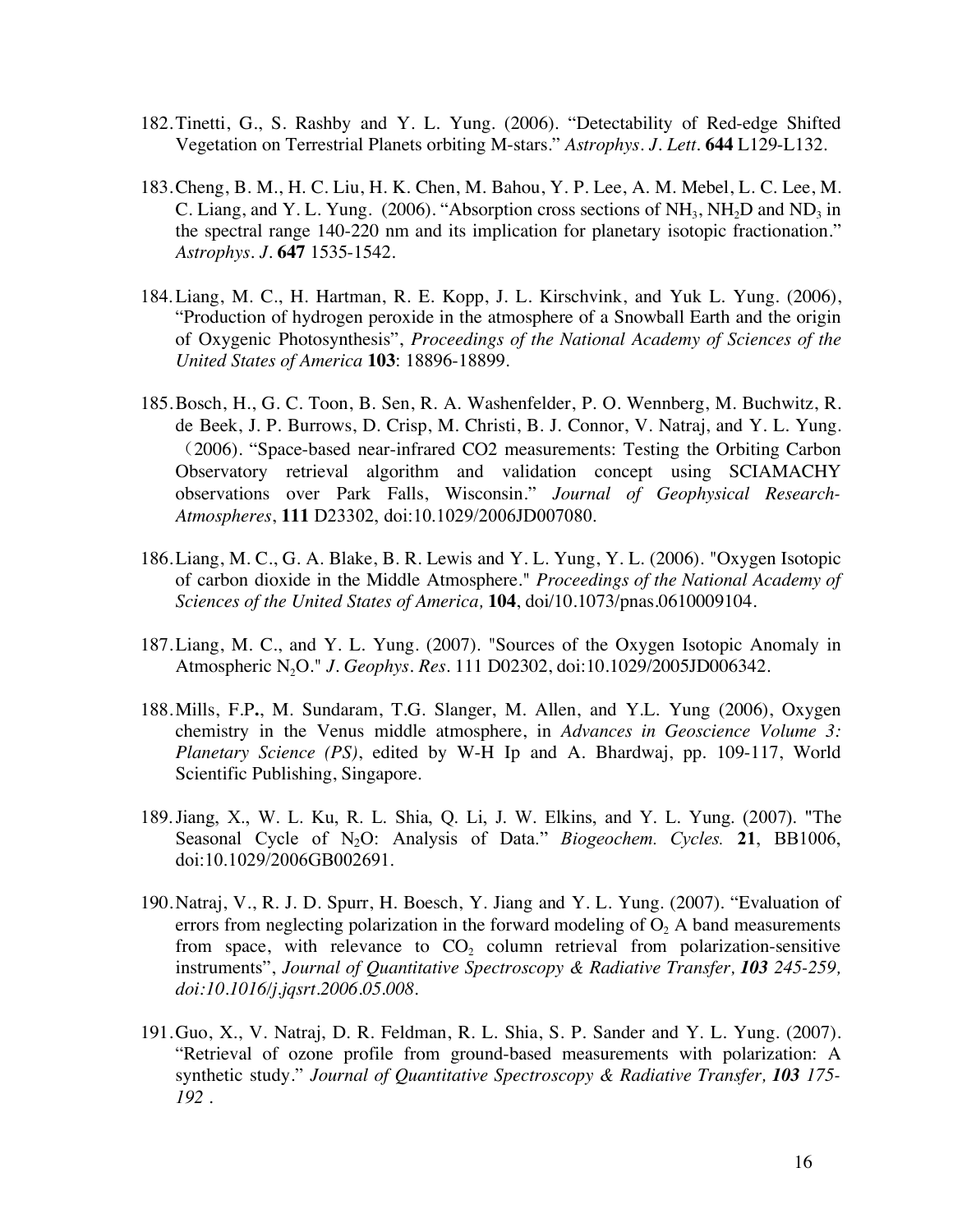- 192.Jiang, X., S. J. Eichelberger, D. L. Hartmann, R. L. Shia, and Y. L. Yung. (2007). "Influence of Doubled  $CO<sub>2</sub>$  on Ozone via Changes in the Brewer-Dobson" *J. Atmos. Sci.* DOI:10.1175/JAS3969.
- 193.Mills, F. P., L. W. Esposito, and Y. L. Yung. (2007). Atmospheric Composition, Chemistry and Clouds in *Exploring Venus as a Terrestrial Planet*, eds. Esposito, L.W., E. Stofan, T. Cravens, American Geophysical Union, Washington, DC. Pp 73-100.
- 194.Seager, S., M. C. Liang, C. D. Parkinson, and Y. L. Yung. (2006). "Exoplanet Atmospheres and Photochemistry", in IAU Symposium **231**, Astrochemistry: Recent Successes and Current Challenges, eds. D. C. Lis, G. A. Blake, and E. Herbst.
- 195.Liang, M. C., Y. L. Yung, and D. Shemansky. (2007). "Photolytically generated aerosols in the mesosphere and thermosphere of Titan". *Astrophys. J. Lett.* **661** L199-202.
- 196.Liang, M. C., B. M. Cheng, H. C. Lu, H. K. Chen, M. S. Alam, Y. P. Lee and Y. L. Yung. (2007). "Isotopic fractionation of nitrogen in ammonia in the troposphere of Jupiter." *Astrophys. J. Lett.* **657** L117-120.
- 197.Miller, C. E., D. Crisp, P. L. DeCola, S. C. Olsen, J. T. Randerson, A. M. Michalak, A. Alkhaled, P. Rayner, D. J. Jacob, P. Suntharalingam, D. B. A. Jones, A. S. Denning, M. E. Nicholls, S. C. Doney, S. Pawson, H. Boesch, B. J. Connor, I. Y. Fung, D. O'Brien, R. J. Salawitch, S. P. Sander, B. Sen, P. Tans, G. C. Toon, P. O. Wennberg, S. C. Wofsy, Y. L. Yung, and R. M. Law. (2007). "Precision requirements for space-based X-CO2 data." *Journal of Geophysical Research-Atmospheres*, **112** (D10): Art. No. D10314.
- 198.Tian, B., Y. L. Yung, D. E. Waliser, T. Tyranowski, L. Kuai, E. J. Fetzer, and F. W. Irion. (2007). "Intraseasonal variations of the tropical total ozone and their connection to the Madden-Julian Oscillation." *Geophysical Research Letters*, **34** (8): Art. No. L08704.
- 199.Parkinson, C. D., M. C. Liang, H. Hartman, C. J. Hansen, G. Tinetti, V. Meadows, J. L. Kirschvink, and Y. L. Yung. (2007). "Enceladus: Cassini observations and implications for the search for life." *Astronomy & Astrophysics*, **463,** 353-357.
- 200.Tinetti, G., A. Vidal-Madjar, M. C. Liang, J. P. Beaulieu, Y. Yung, S. Carey, R. J. Barber, J. Tennyson, I. Ribas, N. Allard, G. E. Ballester, D. K. Sing, and F. Selsis, (2007). "Water vapour in the atmosphere of a transiting extrasolar planet." *Nature*, **448,** 169-171.
- 201.Tinetti, G., M. C. Liang, A. Vidal-Madjar, D. Ehrenreich, A. L. des Etangs, and Y. L. Yung. (2007). "Infrared transmission spectra for extrasolar giant planets." *Astrophysical Journal*, **654,** L99-L102.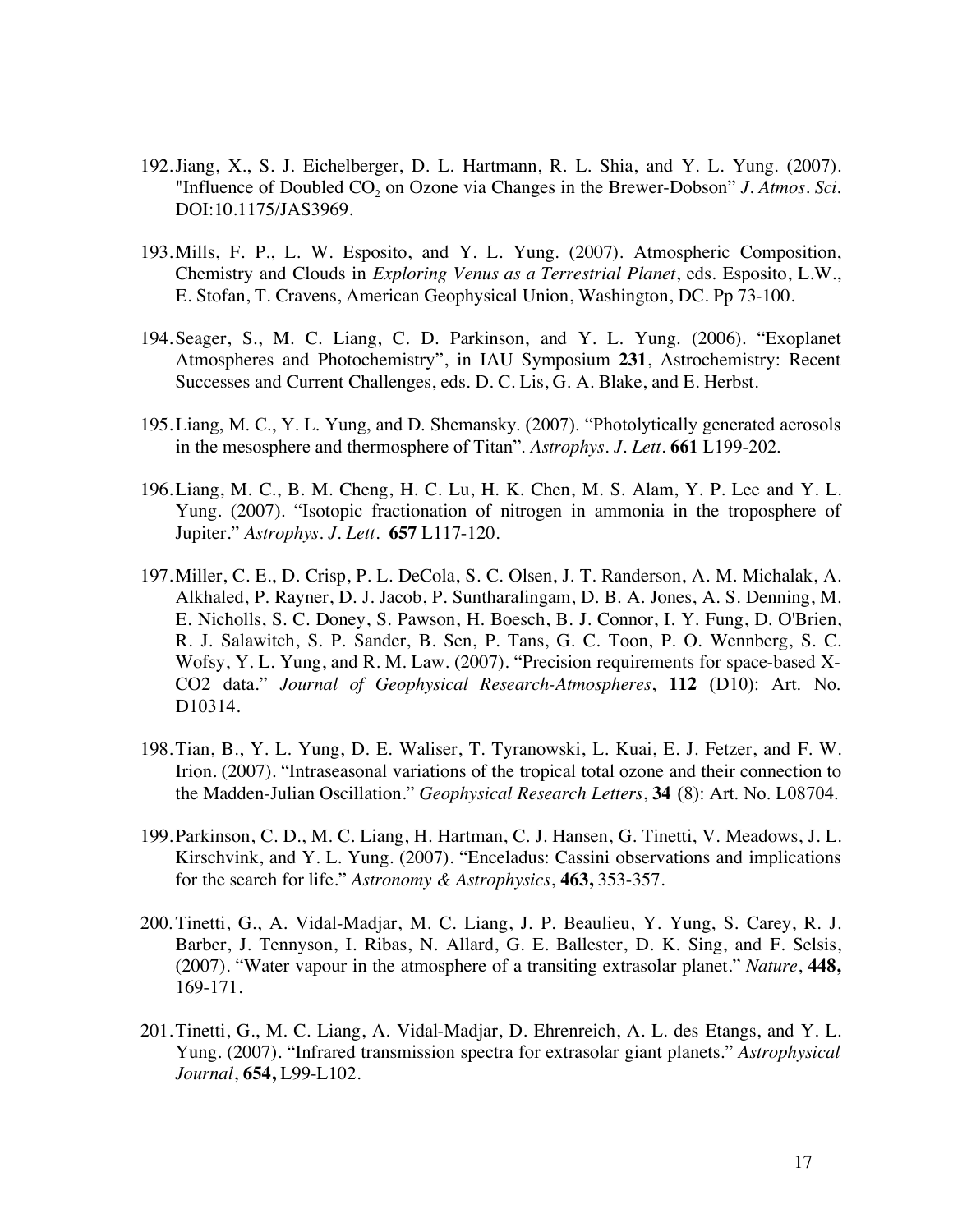- 202.Liang, M. C., A. N. Heays, B. R. Lewis, S. T. Gibson and Y. L. Yung (2007) "Source of nitrogen isotope anomaly in HCN in the atmosphere of Titan." *Astrophys. J. Lett.* **664** L115-118.
- 203.Li, L., A. P. Ingersoll, X. Jiang and Y. L. Yung. (2007). "Lorenz energy cycle of the global atmosphere based on reanalysis datasets", *Geophys. Res. Lett.* **34**, L16813, doi:10.1029/2007GL029985.
- 204. Liang, M. C., G. A. Blake and Y. L. Yung. (2008). "Seasonal Cycle of  $C^{16}O^{16}O$ ,  $C^{16}O^{17}O$ and  $C^{16}O^{18}O$  in the middle atmosphere: Implications for mesospheric dynamics and biogeochemical sources and sinks of CO<sub>2</sub>" *J. Geophys. Res.* 113, D12305, doi 10.1029/2007JD008392.
- 205.Parkinson, C. D., M. C. Liang, Y. L. Yung and J. L. Kirschvink.(2008). "Habitability of Enceladus: Planetary Conditions for Life", *Origins of Life and Evolution of Biospheres.* doi 10.1007/s11084-008-9135-4.
- 206.Jiang, X., S. Pawson, C. D. Camp, J. E. Nielsen, R. L. Shia, T. Liao, V. Limpasuvan, and Y. L. Yung. (2008). "Interannual Variability and Trends in Extratropical Ozone Part I: Northern Hemisphere", J. Atmos. Sci, *,* **65** 3013-3029.
- 207.Jiang, X., S. Pawson, C. D. Camp, J. E. Nielsen, R. L. Shia, T. Liao, V. Limpasuvan, and Y. L. Yung. (2008). "Interannual Variability and Trends in Extratropical Ozone Part II: Southern Hemisphere", J. Atmos. Sci, **65** 3030-3041.
- 208.Natraj, V., H. Boesch, R. J. D. Spurr and Y. L. Yung. (2008). "Retrieval of Xco2 from Simulated Orbiting Carbon Observatory Measurements using the Fast Linearized R-2OS Radiative Transfer Model", *J. Geophys. Res.* **113**, D11212, doi:10.1029/2007JD009017.
- 209.Su, H. et al. (2008). "Variations of tropical upper tropospheric clouds with sea surface temperature and implications for radiative effects", *J. Geophys. Res.* **113**, D10211, doi101029/2007JD009624.
- 210.Yung, Y. L., C. Taketa, R. Cheung and R. L. Shia. (2008). "Infinite Sum of the Product of Exponential and Logarithmic Functions, its Analytic Continuation and Application", *Journal Computational Mathematics,* Submitted.
- **211.**Kuai, L., R. L. Shia, X. Jiang, K. K. Tung and Y. L. Yung (2008). "Solar-cycle Induced Jumps of the Quasi-Biennial Oscillation Period in Perpetual Solar Forcing Model Experiments", *J.AS,* Submitted.
- **212.**Liang, M. C., K. F. Li, R. L. Shia and Y. L. Yung. (2008). "Short-period solar cycle signals observed by FORMOSAT-3/COSMIC" *Geophys. Res. Lett.* **35**, L15818, doi:10.1029/2008GL034433.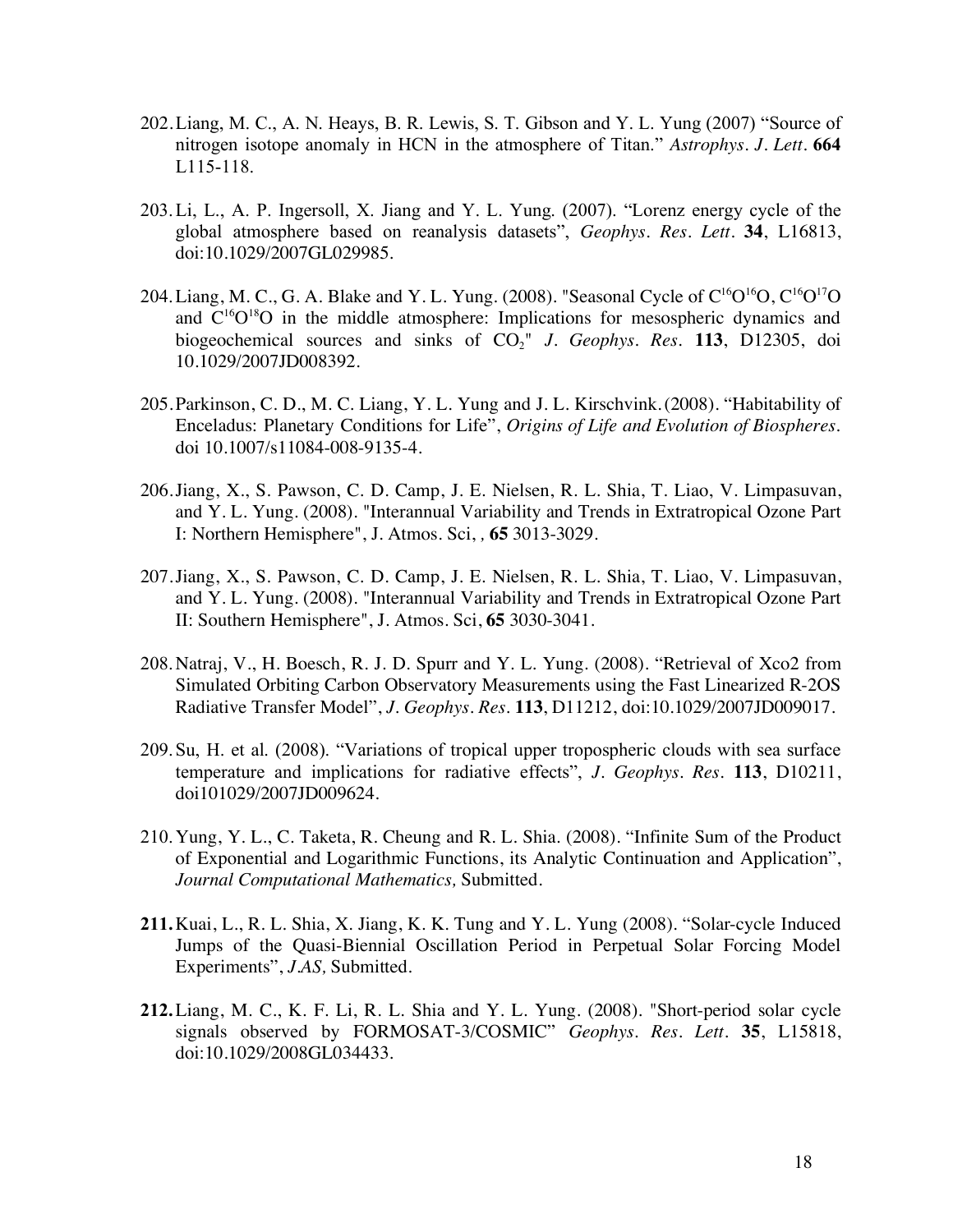- 213.Cheung, R. J., K. F. Li, S. Wang, T. J. Pongetti, R. P. Cageao, S. P. Sander and Y. L. Yung (2008). "An Improved Retrieval Method for Atmospheric Hydroxyl Radical (OH) Abundances from Ground-Based Ultraviolet Solar Spectra" *Applied Optics*, In Press.
- 214.Tian, B., Y. L. Yung, D. E. Waliser, T. Tyranowski, L. Kuai, E. J. Fetzer, and F. W. Irion. (2007). "Intraseasonal variations of the tropical total ozone and their connection to the Madden-Julian Oscillation." *Geophysical Research Letters*, **34** (8): Art. No. L08704.
- 215.Tian, B., D. E. Waliser, R. A. Kahn, Q. Li, Y. L. Yung, T. Tyranowski, I. V. Geogdzhayev, M. I. Mishchenko, O. Torres, and A. Smirnov (2008). "Does the Madden-Julian Oscillation Influence Aerosol Variability?" *J. Geophys. Res.*, **113**, D12215, doi:10.1029/2007JD009372.
- 216.Feldman, D. F., M.L. Mlynczak, D.G. Johnson, K. N. Liou, and Y. L. Yung, (2008). "Comparison of mid-IR and far-IR Hyperspectral Information for Clear and Cloudy Scenes", *J. Geophys. Res.*, Submitted.
- 217.Feldman, D. F., T.S. L'Ecuyer, K. N. Liou, and Y. L. Yung. (2008). "Remote Sensing of Tropical Tropopause Layer Radiation Balance Using A-Train Measurements", *J. Geophys. Res.*, Submitted
- 218.Feldman, D. F., K. N. Liou, R. L. Shia, and Y. L. Yung. (2008). "On the Information Content of the Thermal Cooling Rate Profile from Satellite Measurements", *J. Geophys. Res.*, **113**, D11118, doi:10.1029/2007JD009041.
- 219.Liang, M. C., J. Tang, C. Y. Chan, X. D. Zheng and Y. L. Yung. (2008). "Signature of Stratospheric Air at the Tibetan Plateau". *Geophys. Res. Lett*, **35,** L20816, doi: 0.1029/2008GL035246.
- 220.Jiang, X., Q. B. Li, M. C. Liang, R. L. Shia, M. T. Chahine, E. T. Olsen, L. L. Chen, and Y. L. Yung. (2008). " Simulation of upper tropospheric CO2 from chemistry and transport models" *Global Biogeochem. Cycles.* **22**, GB4025, doi: 10.1029/2007GB003049.
- 221.Yung, Y. L., M. C. Liang, X. Jiang, C. Lee, R. L. Shia, B. Bezardand E. Marcq. (2009). "Evidence for OCS Conversion to CO in the Lower Atmosphere of Venus", *J. Geophys. Res.*, In Press.
- **222.** Liang, M. C., and Y. L. Yung. (2008). "Modeling the Distribution of H<sub>2</sub>O and HDO in the Upper Atmosphere of Venus", *J. Geophys. Res.*, In Press.
- 223.Wang, S., H. M. Pickett, T. J. Pongetti, R. Cheung, Y. L. Yung, C. Shim, Q. Li, T. Canty, R. J. Salawitch, K. W. Jucks, B. Drouinand S. P. Sander (2008). "Validation of Aura MLS OH Measurement with FTUVS Total OH Column Measurement at TMF, California" ", *J. Geophys. Res.*, In Press.